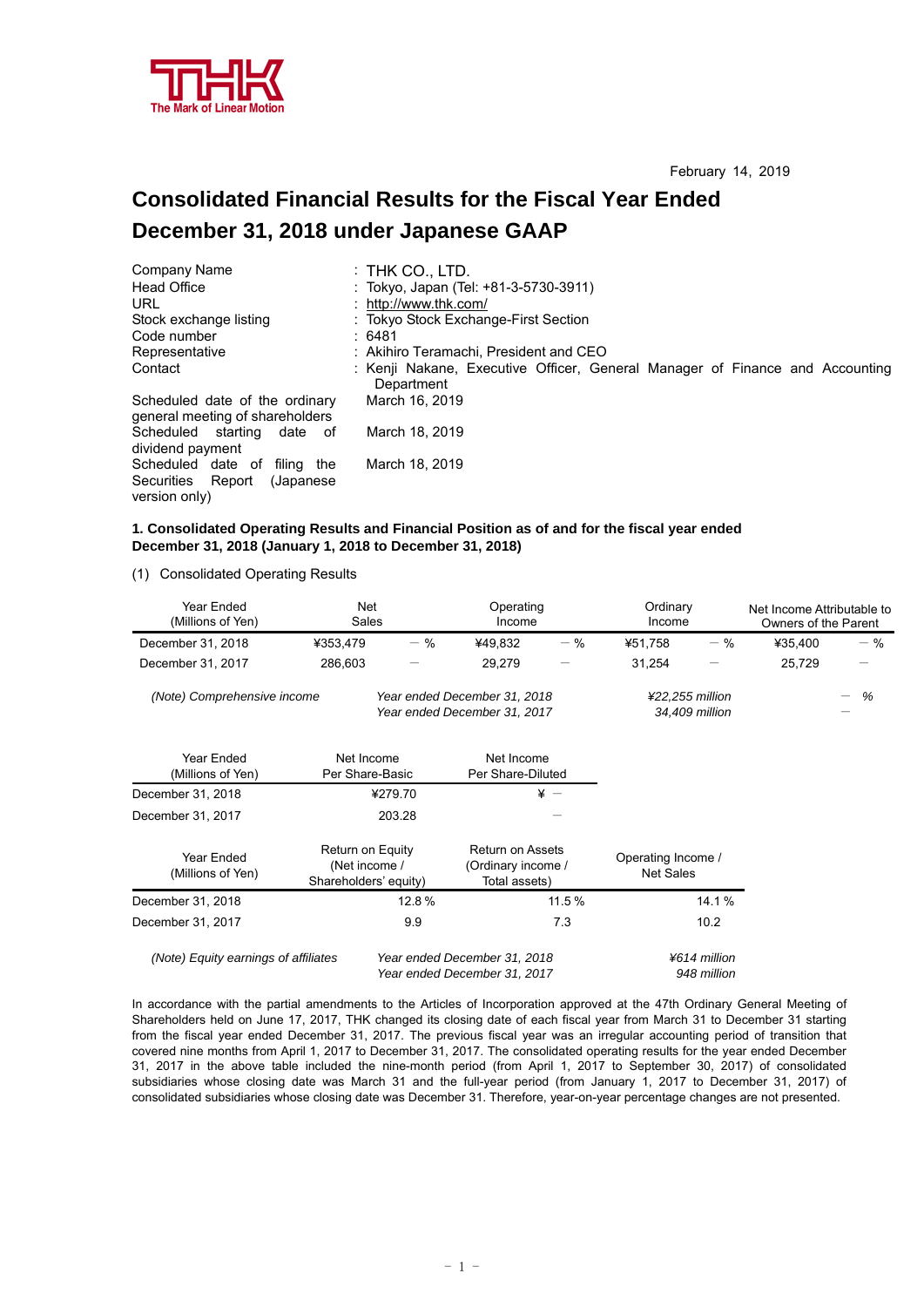## (2) Consolidated Financial Position

|                         | Total Assets<br>(Millions of Yen) | Net Assets<br>(Millions of Yen) | Net Worth Ratio<br>(%) | Net Assets<br>Per Share (Yen) |
|-------------------------|-----------------------------------|---------------------------------|------------------------|-------------------------------|
| As of December 31, 2018 | ¥463.350                          | ¥294.719                        | 61.2%                  | ¥2.240.74                     |
| As of December 31, 2017 | 436.664                           | 281.754                         | 62.0                   | 2,140.71                      |

*(Note) Net worth ratio is defined as net worth divided by total assets. Net worth consists of shareholders' equity and adjustment/valuation items in net assets.* 

| Net worth | As of December 31, 2018: | ¥283.605 million |
|-----------|--------------------------|------------------|
|           | As of December 31, 2017: | 270.948 million  |

## (3) Consolidated Cash Flows

| Year Ended<br>(Millions of Yen) | Net Cash Provided by<br><b>Operating Activities</b> | Net Cash Used in<br><b>Investing Activities</b> | Net Cash Used in<br><b>Financing Activities</b> | Cash and Cash<br>Equivalents,<br>End of Year |
|---------------------------------|-----------------------------------------------------|-------------------------------------------------|-------------------------------------------------|----------------------------------------------|
| December 31, 2018               | ¥55.177                                             | $*(33,055)$                                     | ¥(11,645)                                       | ¥134,513                                     |
| December 31, 2017               | 25.616                                              | (15, 831)                                       | (17, 802)                                       | 129.920                                      |

#### **2. Dividends**

|                                              | Dividend Per Share (Yen)                                                 |                       |                                |                    |                                                  |
|----------------------------------------------|--------------------------------------------------------------------------|-----------------------|--------------------------------|--------------------|--------------------------------------------------|
|                                              | Quarter<br>First<br>end                                                  | Second<br>Quarter end | Third Quarter<br>end           | Year/Period<br>end | Total                                            |
| Year ended December 31, 2017<br>(Actual)     |                                                                          | 36.00                 |                                | 26.00              | 62.00                                            |
| Year ended December 31, 2018<br>(Actual)     |                                                                          | 47.00                 |                                | 38.00              | 85.00                                            |
| Year ending December 31, 2019<br>(Projected) |                                                                          |                       |                                |                    |                                                  |
|                                              | Total Amount of<br>Dividends for the<br>year/period<br>(Millions of Yen) |                       | Payout Ratio<br>(Consolidated) |                    | Cash Dividends / Net<br>Assets<br>(Consolidated) |
| Year ended December 31, 2017<br>(Actual)     |                                                                          | 7,847                 | 30.5%                          |                    | 3.0%                                             |
| Year ended December 31, 2018<br>(Actual)     |                                                                          | 10,758                | 30.4%                          |                    | 3.9%                                             |
| Year ending December 31, 2019<br>(Projected) |                                                                          | n/a                   |                                |                    | n/a                                              |

The amounts of dividends for the year ending December 31, 2019 are planned to be determined in accordance with the targeted payout ratio of 30% on a consolidated basis and will be announced as soon as they are determined.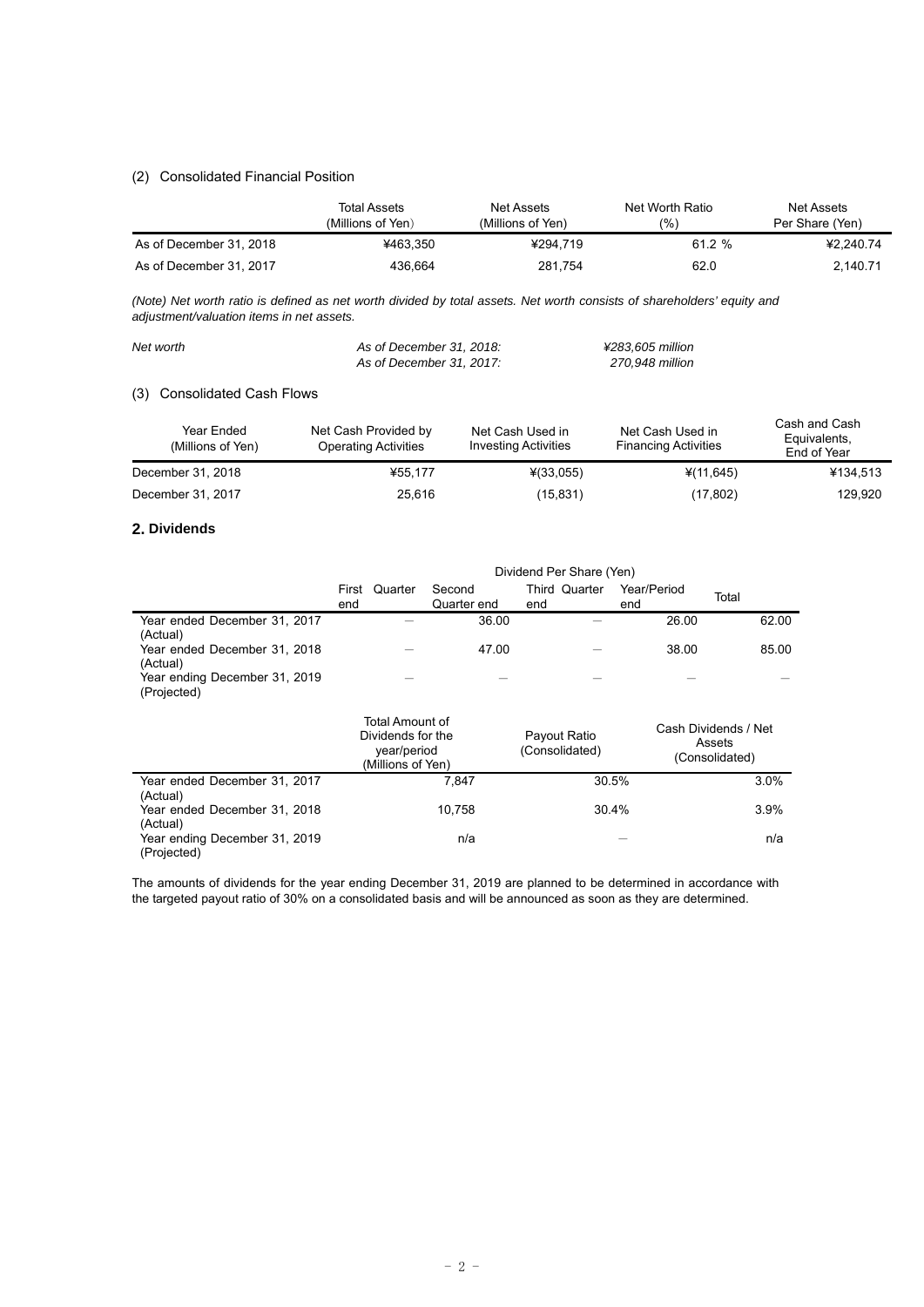## **3. Forecasts for the year ending December 31, 2019 (January 1, 2019 to December 31, 2019)**

|                                                                                                                                                                                                                                           | Net<br>Sales<br>(Millions of Yen)               | Operating<br>Income<br>(Millions of Yen) | Ordinary<br>Income<br>(Millions of Yen) | Net Income<br>Attributable to<br>Owners of the<br>Parent<br>(Millions of Yen) | Net Income per<br>Share (Yen) |
|-------------------------------------------------------------------------------------------------------------------------------------------------------------------------------------------------------------------------------------------|-------------------------------------------------|------------------------------------------|-----------------------------------------|-------------------------------------------------------------------------------|-------------------------------|
| Six-month period ending<br>June 30, 2019<br>(amount)<br>(percentage)                                                                                                                                                                      | ¥ 154,000<br>$(14.2)\%$                         | ¥ 13,800<br>$(47.3)\%$                   | ¥ 14,700<br>$(45.6)\%$                  | ¥ 10,700<br>$(45.4)\%$                                                        | ¥ 84.54<br>n/a                |
|                                                                                                                                                                                                                                           | <b>Net</b><br><b>Sales</b><br>(Millions of Yen) | Operating<br>Income<br>(Millions of Yen) | Ordinary<br>Income<br>(Millions of Yen) | Net Income<br>Attributable to<br>Owners of the<br>Parent<br>(Millions of Yen) | Net Income per<br>Share (Yen) |
| Year ending December 31,<br>2019                                                                                                                                                                                                          |                                                 |                                          |                                         |                                                                               |                               |
| (amount)<br>(percentage)                                                                                                                                                                                                                  | ¥ 310,000<br>$(12.3)\%$                         | ¥ 28,000<br>$(43.8)\%$                   | ¥ 30,000<br>$(42.0)\%$                  | ¥ 22,000<br>(37.9)%                                                           | ¥ 173.82<br>n/a               |
| 4. Other Financial Information<br>Significant change in scope of consolidation: None<br>(1)<br>Changes in accounting policy and estimates, and restatement due to:<br>(2)<br>Changes in accounting standards<br>a.<br>Other changes<br>b. |                                                 | None<br>None                             |                                         |                                                                               |                               |
|                                                                                                                                                                                                                                           |                                                 |                                          |                                         |                                                                               |                               |
| Number of shares<br>(3)                                                                                                                                                                                                                   |                                                 |                                          |                                         |                                                                               |                               |
| а.                                                                                                                                                                                                                                        | Common stock issued, including treasury         |                                          |                                         | (shares)                                                                      |                               |
| stock, as of:                                                                                                                                                                                                                             |                                                 |                                          | December 31, 2018<br>December 31, 2017  | 133,856,903<br>133,856,903                                                    |                               |
| Treasury stock as of:<br>b.                                                                                                                                                                                                               |                                                 |                                          | December 31, 2018<br>December 31, 2017  | 7,288,846<br>7,287,650                                                        |                               |
| C.<br>year ended:                                                                                                                                                                                                                         | Average number of common stock for the          |                                          | December 31, 2018<br>December 31, 2017  | 126,568,475<br>126,570,126                                                    |                               |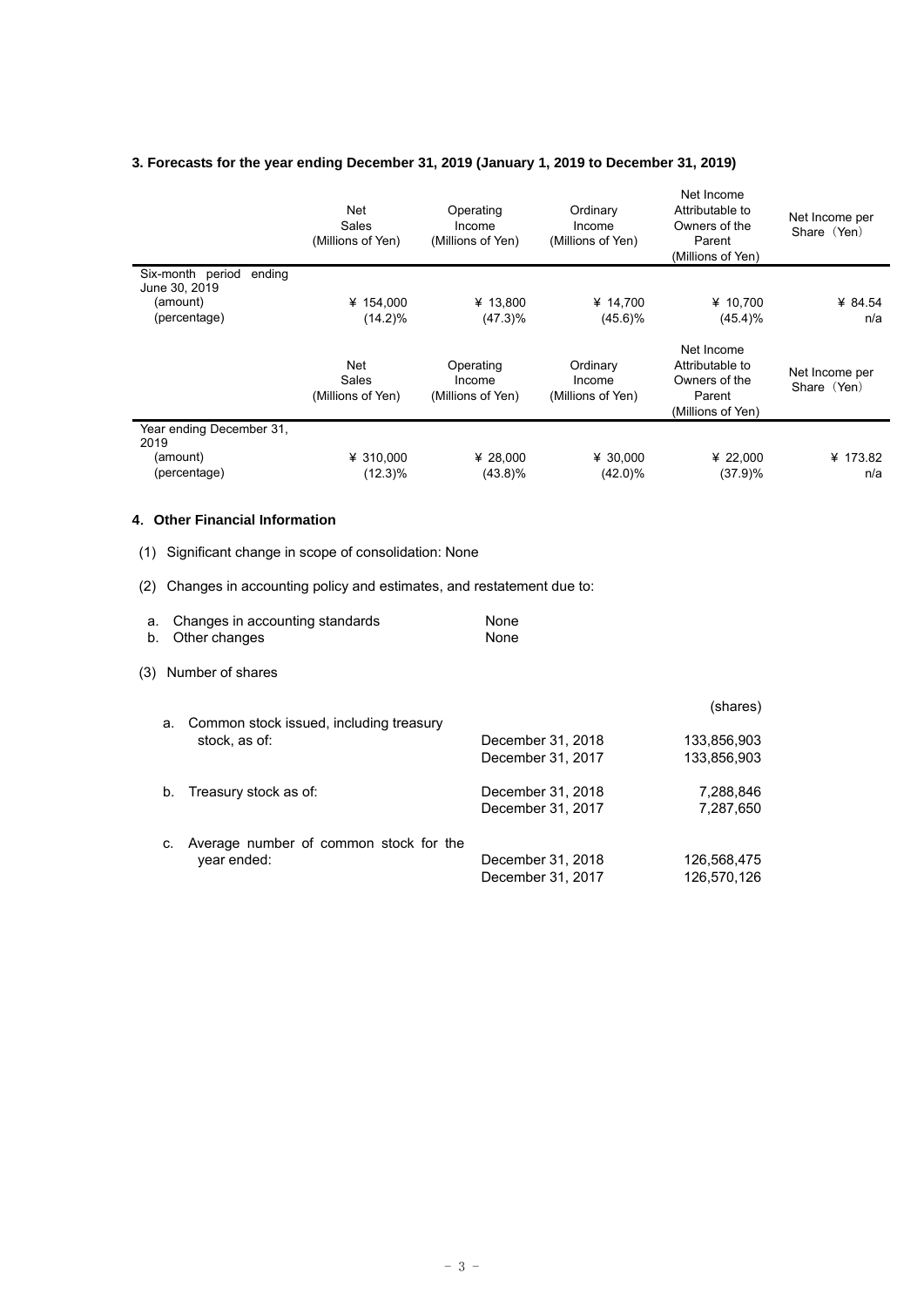## **For Reference: Outline of Non-consolidated Financial Statements**

#### **1. Non-Consolidated Operating Results and Financial Position as of and for the year ended December 31, 2018 (January 1, 2018 to December 31, 2018)**

### (1) Operating Results

| Year Ended<br>(Millions of Yen) | <b>Net</b><br>Sales           |         | Operating<br>Income             |                 | Ordinary<br>Income |       | <b>Net</b><br>Income |       |
|---------------------------------|-------------------------------|---------|---------------------------------|-----------------|--------------------|-------|----------------------|-------|
| December 31, 2018               | ¥186,311                      | $-$ %   | ¥34.699                         | $-$ %           | ¥39.053            | $-$ % | ¥28.035              | $-$ % |
| December 31, 2017               | 123.403                       |         | 18.656                          | —               | 20.756             |       | 28.215               | –     |
| Year Ended March 31<br>'Yen)    | Net Income<br>Per Share-Basic |         | Net Income<br>Per Share-Diluted |                 |                    |       |                      |       |
| December 31, 2018               |                               | ¥221.50 |                                 | $\frac{1}{2}$ - |                    |       |                      |       |
| December 31, 2017               |                               | 222.92  |                                 |                 |                    |       |                      |       |

In accordance with the partial amendments to the Articles of Incorporation approved at the 47th Ordinary General Meeting of Shareholders held on June 17, 2017, THK changed its closing date of each fiscal year from March 31 to December 31. The previous fiscal year was an irregular accounting period of transition that covered nine months from April 1, 2017 to December 31, 2017. Therefore, year-on-year percentage changes are not presented.

#### (2) Financial Position

|                         | Total Assets      | Net Assets         | Net Worth Ratio | Net Assets      |
|-------------------------|-------------------|--------------------|-----------------|-----------------|
|                         | (Millions of Yen) | (Millions of Yen). | (%`             | Per Share (Yen) |
| As of December 31, 2018 | ¥374.844          | ¥244.616           | 65.3 %          | ¥1.932.63       |
| As of December 31, 2017 | 345.045           | 227.529            | 65.9            | 1.797.62        |

*(Note) Net worth ratio is defined as net worth divided by total assets. Net worth consists of shareholders' equity and adjustment/valuation items in net assets.* 

| Net worth | As of December 31, 2018: | ¥244.616 million |
|-----------|--------------------------|------------------|
|           | As of December 31, 2017: | 227.529 million  |

#### **2. Non-Consolidated forecasts for the year ending December 31, 2019 (January 1, 2019 to December 31, 2019)**

|                                             | Net<br>Sales<br>(Millions of Yen) | Operating<br>Income<br>(Millions of Yen) | Ordinary<br>Income<br>(Millions of Yen) | <b>Net</b><br>Income<br>(Millions of Yen) | Net Income per<br>Share (Yen) |
|---------------------------------------------|-----------------------------------|------------------------------------------|-----------------------------------------|-------------------------------------------|-------------------------------|
| Six-month period<br>ending<br>June 30, 2019 |                                   |                                          |                                         |                                           |                               |
| (amount)                                    | ¥74.600                           | ¥8.200                                   | ¥10.500                                 | ¥8.300                                    | ¥65.58                        |
| (percentage)                                | $(17.0)\%$                        | (49.9)%                                  | $(43.8)\%$                              | $(39.4)\%$                                | n/a                           |
|                                             | Net<br>Sales<br>(Millions of Yen) | Operating<br>Income<br>(Millions of Yen) | Ordinary<br>Income<br>(Millions of Yen) | Net<br>Income<br>(Millions of Yen)        | Net Income per<br>Share (Yen) |
| Year ending December 31,<br>2019            |                                   |                                          |                                         |                                           |                               |
| (amount)                                    | ¥151,000                          | ¥16,700                                  | ¥19,500                                 | ¥15,000                                   | ¥118.51                       |
| (percentage)                                | $(19.0)\%$                        | (51.9)%                                  | $(50.1)\%$                              | $(46.5)\%$                                | n/a                           |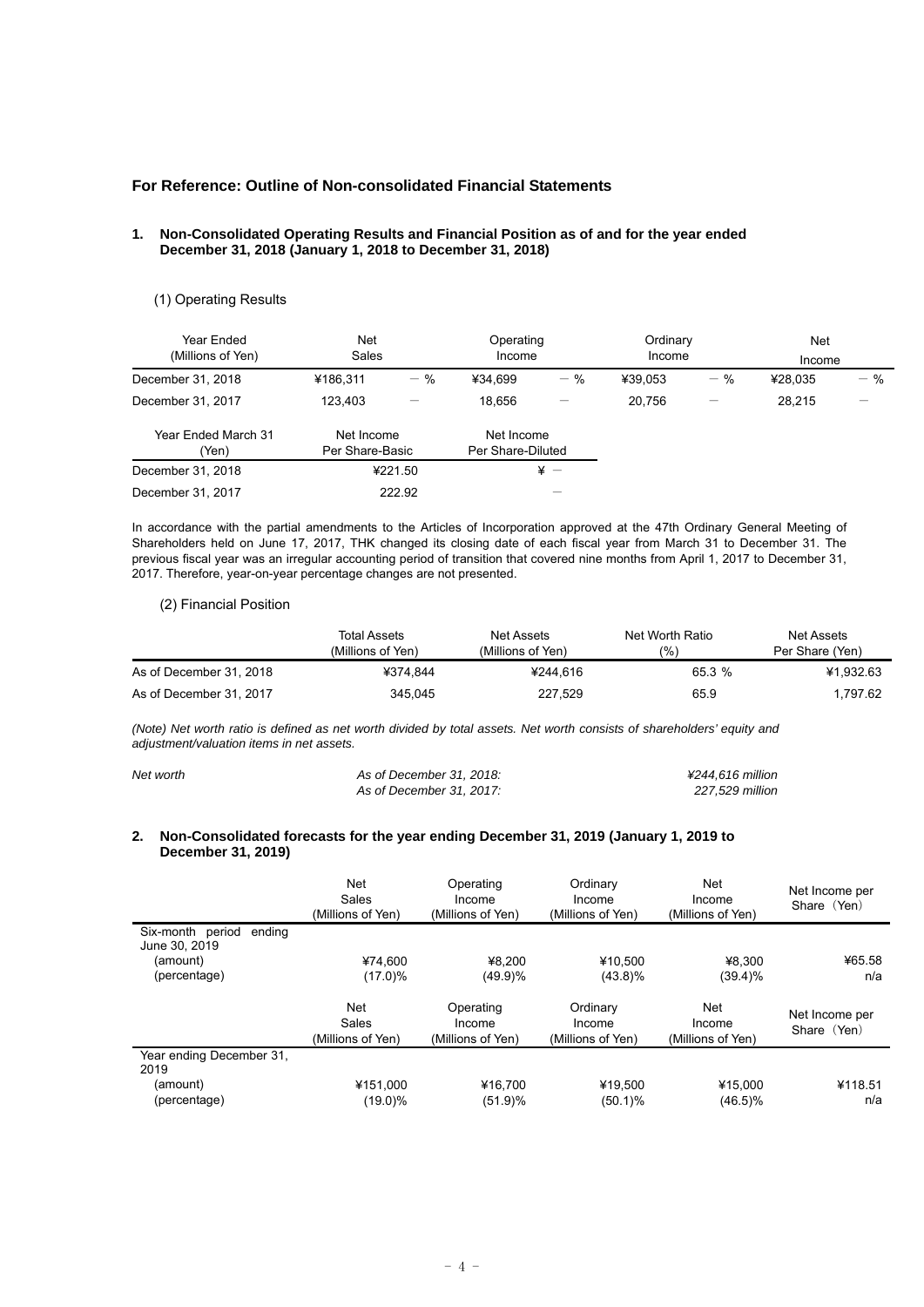## **Management's Discussion and Analysis**

#### **1. Operating results (from January 1, 2018 to September 30, 2018)**

In accordance with the partial amendments to the Articles of Incorporation approved at the 47th Ordinary General Meeting of Shareholders held on June 17, 2017, THK changed its closing date of each fiscal year from March 31 to December 31 starting from the fiscal year ended December 31, 2017. The previous fiscal year was an irregular accounting period of transition that covered nine months from April 1, 2017 to December 31, 2017. The consolidated operating results for the year ended December 31, 2017 included the nine-month period (from April 1, 2017 to September 30, 2017) of consolidated subsidiaries whose closing date was March 31 and the full-year period (from January 1, 2017 to December 31, 2017) of consolidated subsidiaries whose closing date was December 31. Therefore, year-on-year percentage changes are not presented.

In this year, signs of economic slowdown were spreading mainly in China in the latter half of the year because of the US-China trade friction. On the other hand, however, the economy in developed countries such as Europe and the United States of America continued its stable growth which was led by domestic demand. The world economy also remained resilient.

The THK Group has identified "Full-Scale Globalization," the "Development of New Business Areas," and "Change in Business Style" as cornerstones of its growth strategy to expand the markets of its products such as LM Guide (Linear Motion Guide). As to Full-Scale Globalization, while the markets in emerging countries such as China are growing by dint of the factory automation progress, which is also spreading to developed-country users, the THK Group endeavors to expand its global sales network to meet such demand. Regarding Development of New Business Areas, while the THK Group's products are getting widely adopted in new business fields such as automobile parts, seismic isolation and damping systems, medical equipment, aircraft, robot, and renewable energy, the THK Group is working on expanding sales of not only existing products but also new developed products. In addition to promoting these strategies above, the THK Group is also committed to further expand its business fields by changing its business style enabled by making full use of AI and robot technologies in many ways.

Though there were adjustments of demand for the electronics industry in the latter half of the year, the THK Group captured the demand, which was increasing before entering the adjustment phase, and successfully increased sales. On the cost front, the THK Group continued to implement various activities to improve its productivity.

As a result, net sales and operating income for the period amounted to ¥353,479 million and ¥49,832 million, respectively.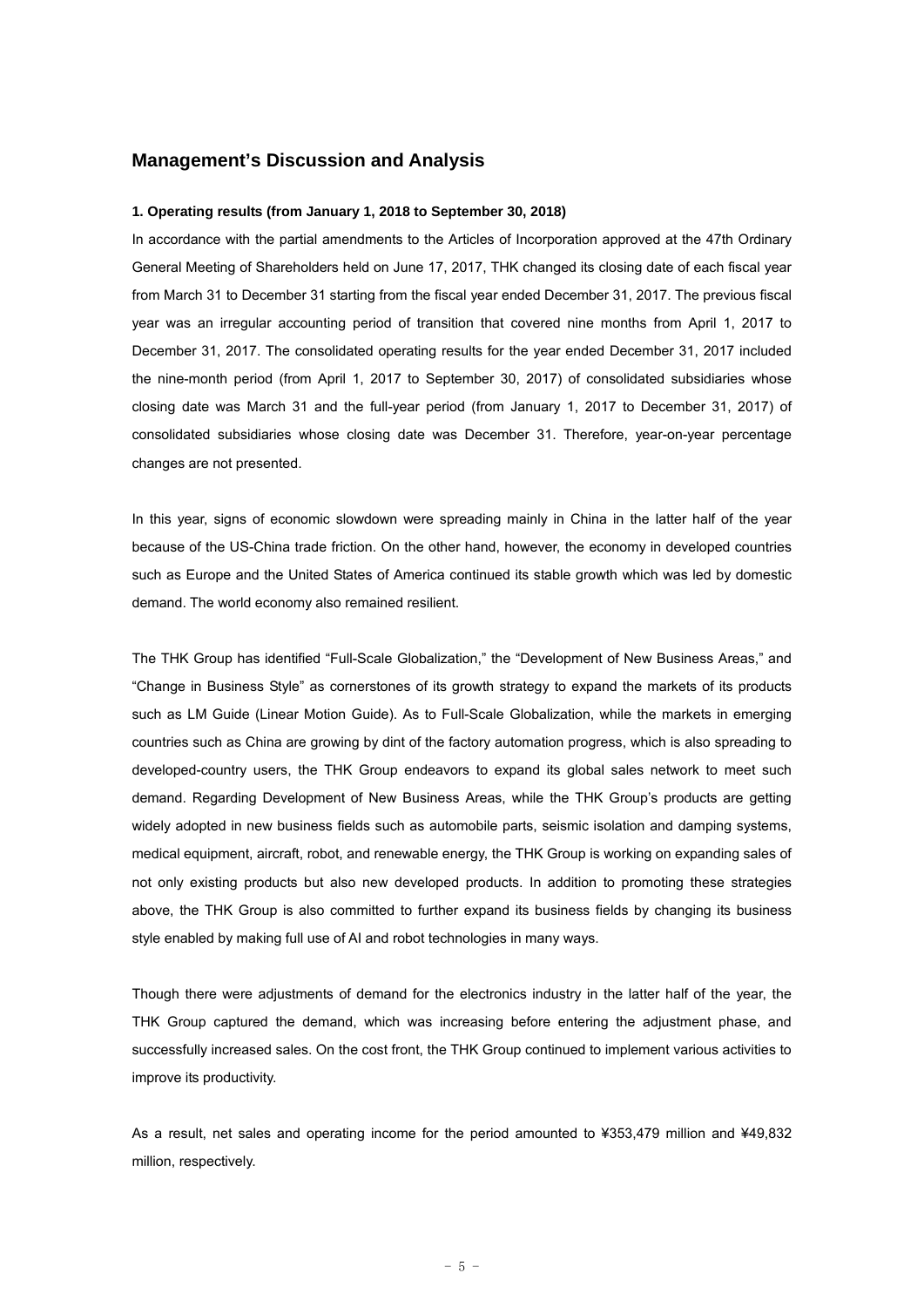Total non-operating income was ¥4,003 million of which major components were ¥772 million of interest income and ¥614 million of equity earnings of affiliates. Total non-operating expenses were ¥2,078 million of which major component was ¥1,178 million of foreign exchange loss―net.

As a result, THK recorded ¥51,758 million of ordinary income and ¥35,400 million of net income attributable to owners of the parent.

### (For reference)

If the previous fiscal year were a full-year (12 months) period from January 1, 2017 to December 31, 2018, the pro forma operating results and year-on-year comparison would be as follows:

|                                                    |                                                                                    |                                    | (Millions of yen)            |
|----------------------------------------------------|------------------------------------------------------------------------------------|------------------------------------|------------------------------|
|                                                    | Pro forma accounting<br>$period$ year (12 months)<br>ended December 31,<br>2017(A) | Year ended December 31.<br>2018(B) | Fluctuation (%)<br>$(B-A)/A$ |
| Net sales                                          | ¥ 318,800                                                                          | ¥ 353.479                          | 10.9                         |
| Operating income                                   | 36.400                                                                             | 49.832                             | 36.9                         |
| Ordinary income                                    | 38,100                                                                             | 51,758                             | 35.8                         |
| Net income attributable<br>to owners of the parent | 30.300                                                                             | 35,400                             | 16.8                         |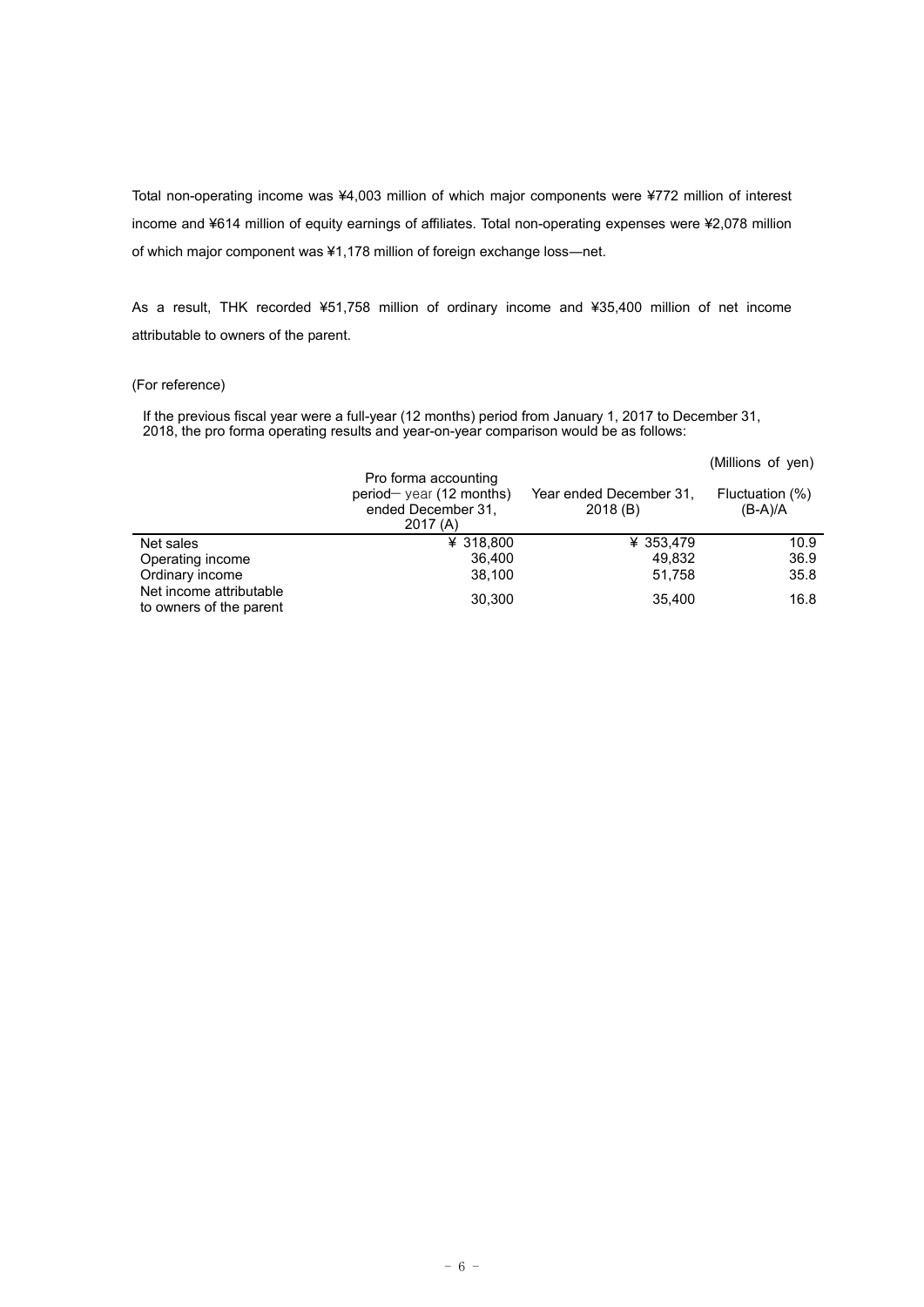#### **(2) Operating results by segment**

#### (Japan)

In Japan, while exports slowed down, capital investments were strong and the economy gradually rallied. In such a situation, where demand was robust in overall industries, the THK Group successfully recorded ¥160,742 million of net sales and ¥38,460 million operating income (segment income).

#### (The Americas)

In the Americas, while the economy continued its growth trend led by the robust consumer spending, the production and sales sections worked in unison to expand and deepen transactions with existing customers and to cultivate new business fields such as automobile, medical equipment, aircraft, and energy-related business. In such a situation, where demand for electronics products and machine tool products was strong, the THK Group successfully recorded ¥69,882 million of net sales. However, the profitability of the transportation equipment business declined due mainly to unfavorable exchange rate fluctuations. As a result, THK recorded ¥309 million of operating income (segment income).

#### (Europe)

In Europe, while the stable economic growth continued because of strong capital investments, the production and sales sections proactively worked in unison to expand transactions with existing customers and to cultivate new business fields such as automobile, medical equipment, aircraft and robot. In such a situation, where demand for general machine products and machine tool products was strong, the THK Group successfully recorded ¥59,482 million of net sales. However, the profitability of the transportation equipment business declined due mainly to unfavorable exchange rate fluctuations. As a result, THK recorded ¥74 million of operating income (segment income).

### (China)

In China, while adjustment phases caused by the US-China trade friction concern were widely seen in capital investments in the latter half of the year, the THK Group captured the growing demand for electronics products and automation and robotization-related products. As a result, the THK Group successfully recorded ¥46,735 million of net sales and ¥8,194 million of operating income (segment income).

### (Other)

In other countries and regions, the THK Group continued to expand and deepen transactions with existing customers and to cultivate new customers while demand for THK Group's products was widely expanded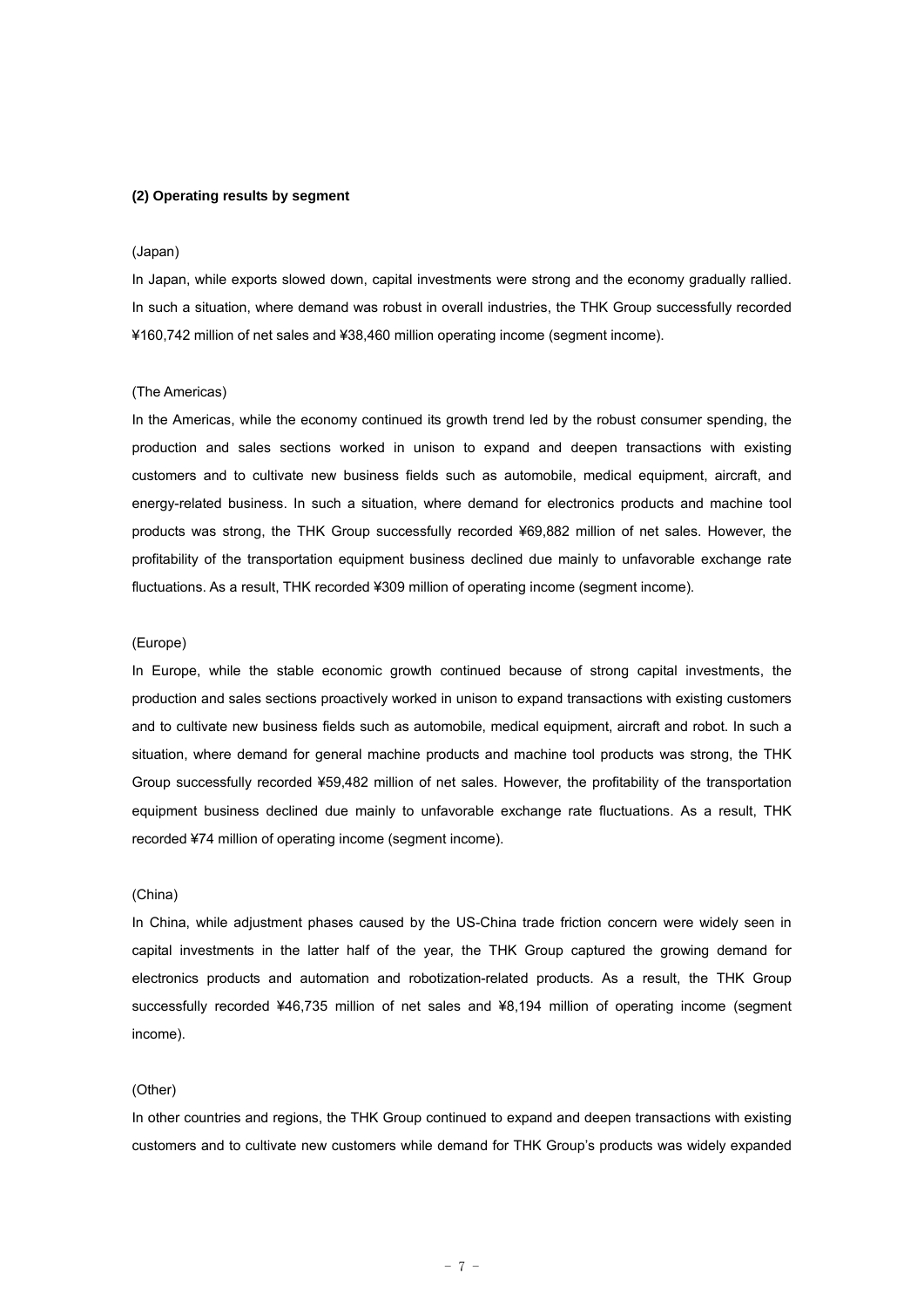in India and the ASEAN countries. As a result, net sales and operating income (segment income) were ¥16,636 million and ¥2,384 million, respectively.

#### **2, Financial position (As of December 31, 2018)**

Total assets stood at ¥463,350 million, ¥26,685 million more than the previous fiscal year-end, due mainly to a combined effect of increase in (1) cash and bank deposits by ¥4,592 million, (2) electronically recorded monetary claims by ¥7,458 million, (3) merchandise and finished goods by ¥4,268 million, (4) machinery and equipment―net by ¥6,222 million, (5) construction in progress by ¥9,267 million and decrease in (1) accounts and notes receivable by ¥1,821 million, (2) buildings and structures―net by ¥1,727 million, (3) goodwill by ¥1,445 million, and (4) Long-term investments in securities by ¥1,712 million.

Total liabilities stood at ¥168,631 million, ¥13,721 million more than the previous fiscal year-end, due mainly to a combined effect of increase in (1) electronically recorded obligations by ¥3,015 million, (2) income taxes payable by ¥10,597 million and decrease in long-term bank loans by ¥2,185 million.

Net assets stood at ¥294,719 million, ¥12,964 million more than the previous fiscal year-end, due mainly to a combined effect of increase in retained earnings by ¥26,161 million and decrease in foreign currency translation adjustments by ¥10,704 million.

#### **For reference: Cash Flow Indices**

|                                                        | Year ended March 31 |      | Year ended December 31 |       |       |
|--------------------------------------------------------|---------------------|------|------------------------|-------|-------|
|                                                        | 2015                | 2016 | 2017                   | 2017  | 2018  |
| Net Worth / Total Assets (%)                           | 66.3                | 60.7 | 60.0                   | 62.0  | 61.2  |
| Market Capitalization /<br>Total Assets (%)            | 109.6               | 68.1 | 90.4                   | 129.7 | 59.6  |
| Interest-bearing Debt /<br>Operating Cash Flow (years) | 2.6                 | 4.3  | 2.1                    | 2.7   | 1.2   |
| Operating Cash Flow /<br>Interest Paid (times)         | 57.8                | 46.3 | 101.1                  | 71.1  | 215.3 |

*(Note 1) All indices are computed based on the consolidated data.* 

*(Note 2) Market capitalization equals the stock price at the end of year multiplied by the number of issued shares at the end of year.*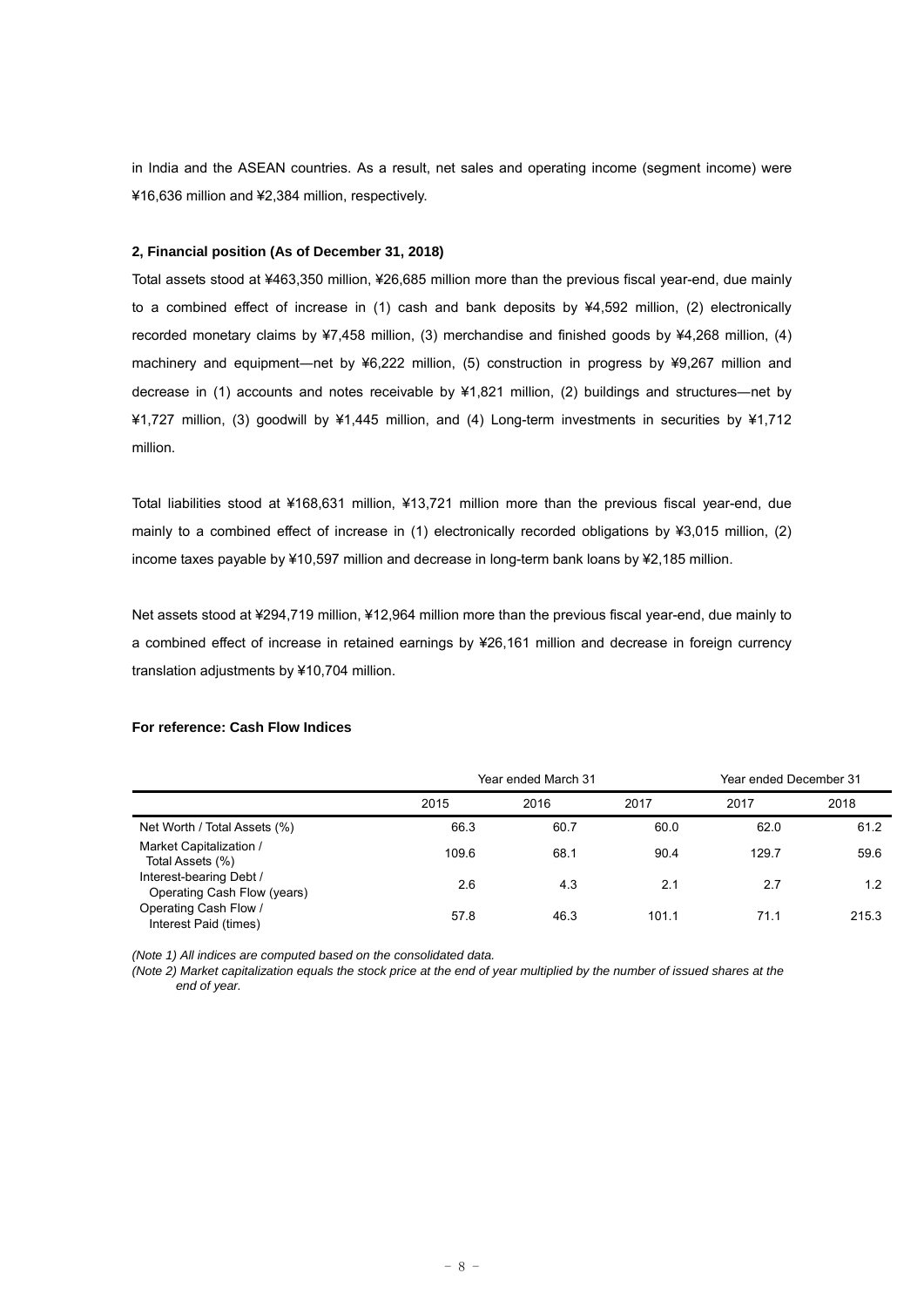#### **3. Forecasts for the year ending December 31, 2019**

Considering the latest demand situation in the industrial machinery business that remains at a low level and uncertainties in the outlook of the external environment, THK expects ¥310,000 million of net sales for the year ending December 31, 2019. In terms of profitability, because of the lower sales and unfavorable effects of foreign exchange rate fluctuation, THK expects ¥28,000 million of operating income, ¥30,000 million of ordinary income, and ¥22,000 million of net income attributable to the owners of the parent despite the continuous efforts to implement more effective cost control.

### Year ending December 31, 2019 (Consolidated)

|                     | Net Sales  | Operating Income | Ordinary Income | Net Income |
|---------------------|------------|------------------|-----------------|------------|
| Millions of Yen     | ¥310.000   | ¥28,000          | ¥30.000         | ¥22,000    |
| Component ratio (%) | 100.0%     | 9.0%             | 9.7%            | 7.1%       |
| Fluctuation (%)     | $(12.3)\%$ | (43.8)%          | $(42.0)\%$      | (37.9)%    |

 *(Note) Average exchange rates assumed and used for the above forecasts are as follows: U.S. dollar 1=¥105.00 Euro 1=¥120.00* 

## **Basic Policies Regarding Distribution of Profits and Dividends**

Not only its basic policy which is to provide shareholders with stable and continuous dividends, THK also places priority on providing shareholders with proactive distribution of profit befitting operating results, simultaneously strengthening its financial soundness by securing internal reserve. THK plans to make effective use of internal reserve by investing it to research and development activities, production facilities, and IT systems, to respond globalization.

In accordance with these policies, the Company plans ¥38.00 per share for the year-end dividends. As a result, cash dividends applicable for the year ended December 31, 2018 will be ¥85.00 per share, including the interim dividends of ¥47.00 per share.

The amounts of dividends for the year ending December 31, 2019 are planned to be determined in accordance with the targeted payout ratio of 30% on a consolidated basis.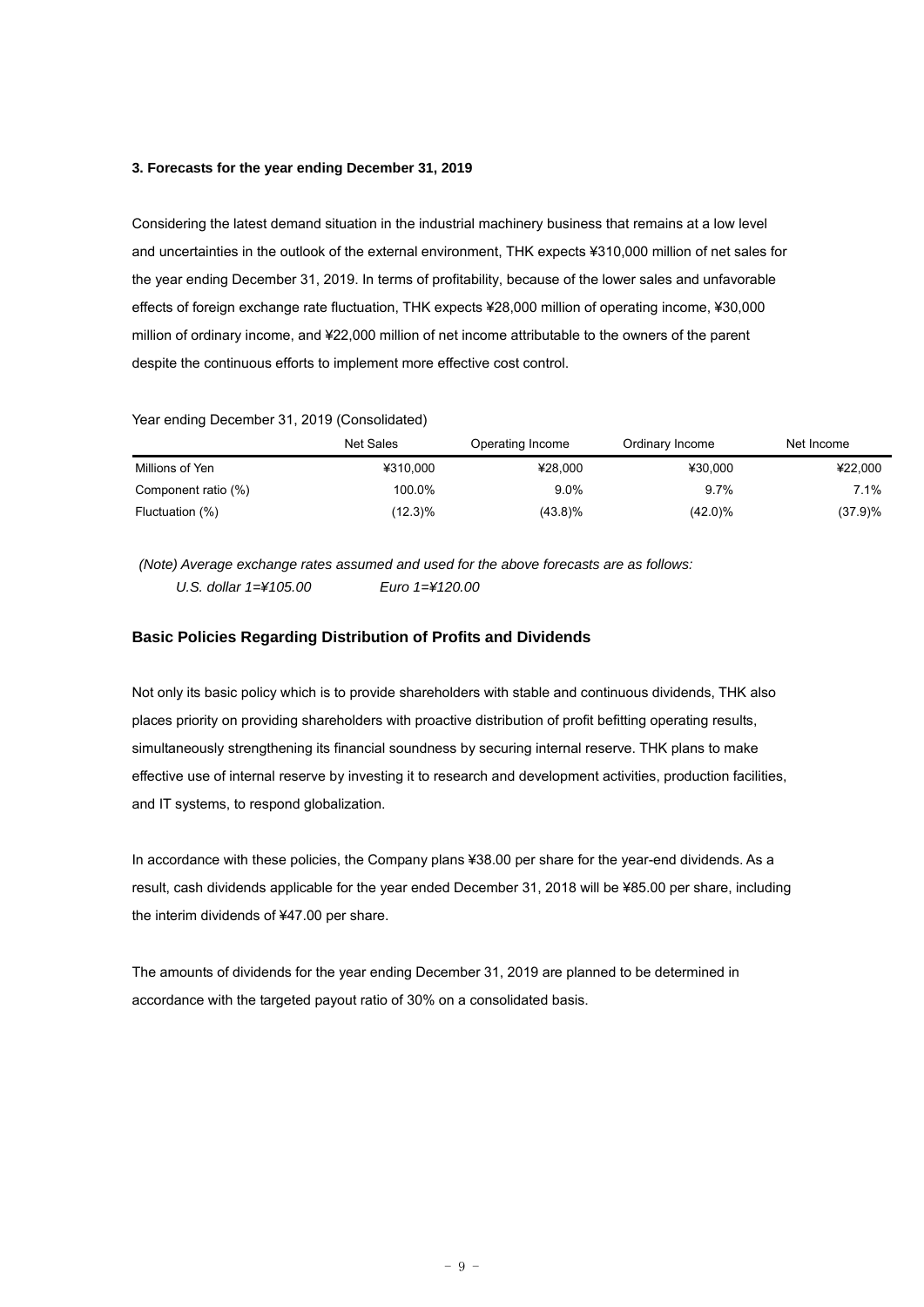## **Consolidated Financial Statements**

# Consolidated Balance Sheets

|                                          |                         | (Millions of Yen)       |
|------------------------------------------|-------------------------|-------------------------|
|                                          | Year End                | Year End                |
|                                          | -Previous Year          | -Current Year           |
|                                          | As of December 31, 2017 | As of December 31, 2018 |
| <b>Assets</b>                            |                         |                         |
| Current assets:                          |                         |                         |
| Cash and bank deposits                   | ¥129,920                | ¥134,513                |
| Accounts and notes receivable            | 71,543                  | 69,722                  |
| Electronically recorded monetary claims  | 15,514                  | 22,973                  |
| Merchandise and finished goods           | 14,357                  | 18,625                  |
| Work in process                          | 10,104                  | 10,815                  |
| Raw materials and supplies               | 19,340                  | 20,624                  |
| Deferred tax assets                      | 2,337                   | 3,459                   |
| Short-term loans receivable              | 3                       | 3                       |
| Other current assets                     | 8,071                   | 7,737                   |
| Less: Allowance for bad debts            | (218)                   | (134)                   |
| Total current assets                     | 270,975                 | 288,340                 |
| Fixed assets:                            |                         |                         |
| Property, plant and equipment:           |                         |                         |
| <b>Buildings and structures</b>          | 72,565                  | 71,113                  |
| Accumulated depreciation                 | (41, 312)               | (41, 587)               |
| Buildings and structures-net             | 31,252                  | 29,525                  |
| Machinery, equipment and vehicles        | 191,357                 | 198,123                 |
| Accumulated depreciation                 | (134, 844)              | (135, 388)              |
| Machinery, equipment and vehicles-net    | 56,513                  | 62,735                  |
| Land                                     | 13,955                  | 13,797                  |
| Construction in progress                 | 10,452                  | 19,720                  |
| Other                                    | 21,201                  | 21,826                  |
| Accumulated depreciation                 | (17, 441)               | (17,909)                |
| Other-net                                | 3,759                   | 3,917                   |
| Total property, plant and equipment –net | 115,934                 | 129,695                 |
| Intangibles                              |                         |                         |
| Goodwill                                 | 11,449                  | 10,003                  |
| Other                                    | 20,945                  | 18,102                  |
| Total intangibles                        | 32,395                  | 28,106                  |
| Investments and other                    |                         |                         |
| Long-term investments in securities      | 11,377                  | 9,665                   |
| Net defined benefit asset                | 2,295                   | 1,569                   |
| Deferred tax assets                      | 754                     | 1,554                   |
| Other                                    | 3,007                   | 4,502                   |
| Less: Allowance for bad debts            | (75)                    | (83)                    |
| Total investments and other              | 17,359                  | 17,207                  |
| Total fixed assets                       | 165,689                 | 175,009                 |
| <b>Total assets</b>                      | 436,664                 | 463,350                 |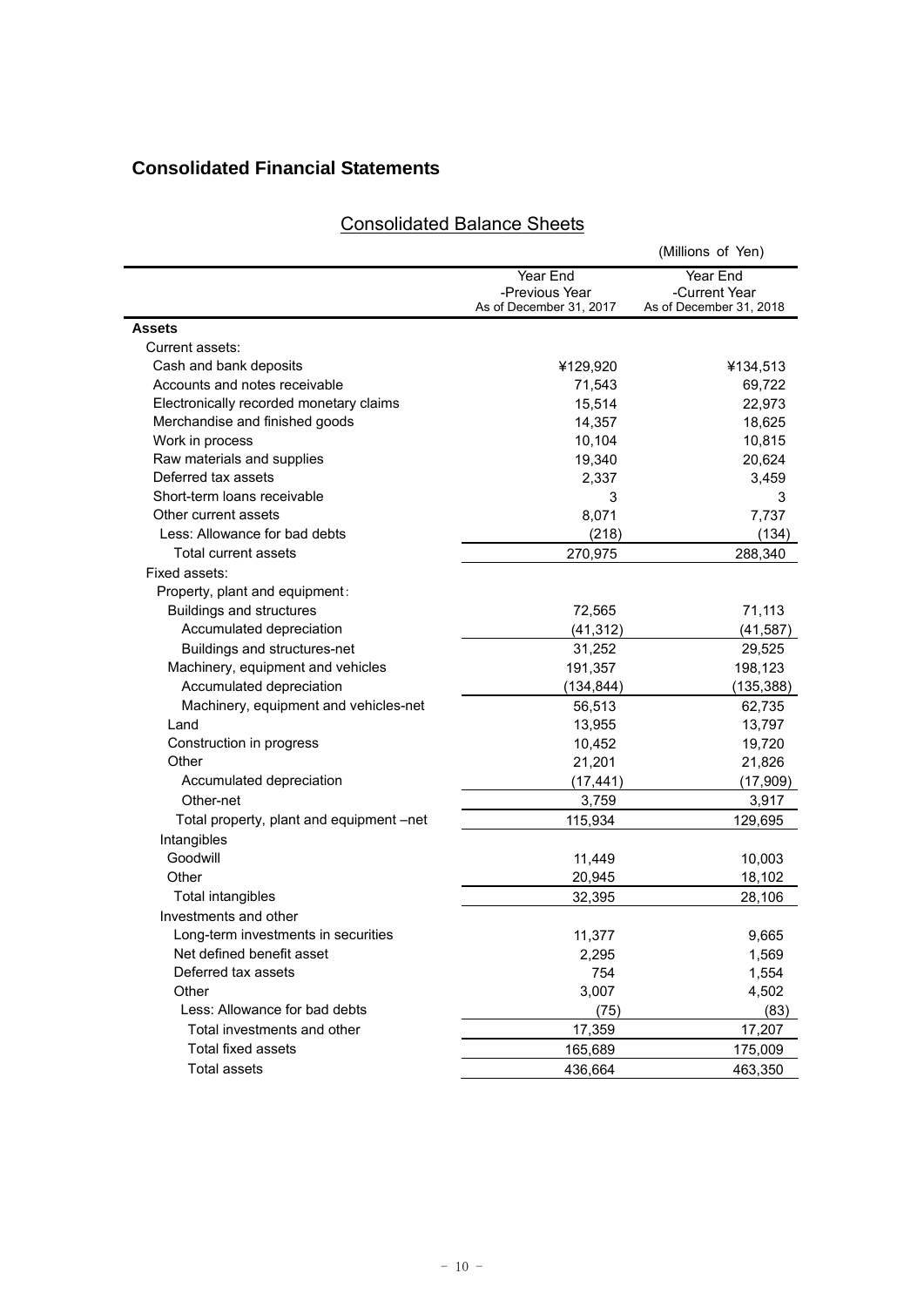|                                               |                         | (Millions of Yen)       |
|-----------------------------------------------|-------------------------|-------------------------|
|                                               | Year End                | Year End                |
|                                               | -Previous Year          | -Current Year           |
|                                               | As of December 31, 2017 | As of December 31, 2018 |
| <b>Liabilities</b>                            |                         |                         |
| Current liabilities:                          |                         |                         |
| Accounts and notes payable                    | ¥22,330                 | ¥22,084                 |
| Electronically recorded obligations           | 23,923                  | 26,938                  |
| Current portion of long-term bonds            | 20,000                  |                         |
| Current portion of Long-term bank loans       | 2,185                   | 12,185                  |
| Lease obligation                              | 126                     | 85                      |
| Income taxes payable                          | 1,673                   | 12,271                  |
| Accrued bonuses to employees                  | 2,971                   | 3,899                   |
| Other                                         | 19,986                  | 20,771                  |
| Total current liabilities                     | 93,196                  | 98,237                  |
| Long-term liabilities:                        |                         |                         |
| <b>Bonds</b>                                  | 20,000                  | 40,000                  |
| Long-term bank loans                          | 27,480                  | 15,295                  |
| Lease obligation                              | 114                     | 121                     |
| Deferred tax liabilities                      | 5,134                   | 5,491                   |
| Reserve for retirement benefits for directors |                         |                         |
| and corporate auditors                        | 108                     | 131                     |
| Reserve for product warranty                  | 118                     | 112                     |
| Net defined benefit liability                 | 7,389                   | 7,908                   |
| Other                                         | 1,368                   | 1,334                   |
| Total long-term liabilities                   | 61,713                  | 70,394                  |
| <b>Total liabilities</b>                      | 154,910                 | 168,631                 |
| <b>Net assets</b>                             |                         |                         |
| Shareholders' equity:                         |                         |                         |
| Common stock                                  | 34,606                  | 34,606                  |
| Additional paid-in capital                    | 40,440                  | 40,420                  |
| Retained earnings                             | 194,626                 | 220,787                 |
| Treasury stock                                | (13,998)                | (14,002)                |
| Total shareholders' equity                    | 255,675                 | 281,811                 |
| Accumulated other comprehensive income:       |                         |                         |
| Net unrealized gain on available-for-sale     |                         |                         |
| securities                                    | 2,847                   | 1,102                   |
| Foreign currency translation adjustments      | 13,459                  | 2,755                   |
| Remeasurements of defined benefit plans       | (1,033)                 | (2,063)                 |
| Total accumulated other comprehensive         |                         |                         |
| income                                        | 15,272                  | 1,794                   |
| Non-controlling Interests                     | 10,806                  | 11,113                  |
| Total net assets                              | 281,754                 | 294,719                 |
| Total liabilities and net assets              | 436,664                 | 463,350                 |
|                                               |                         |                         |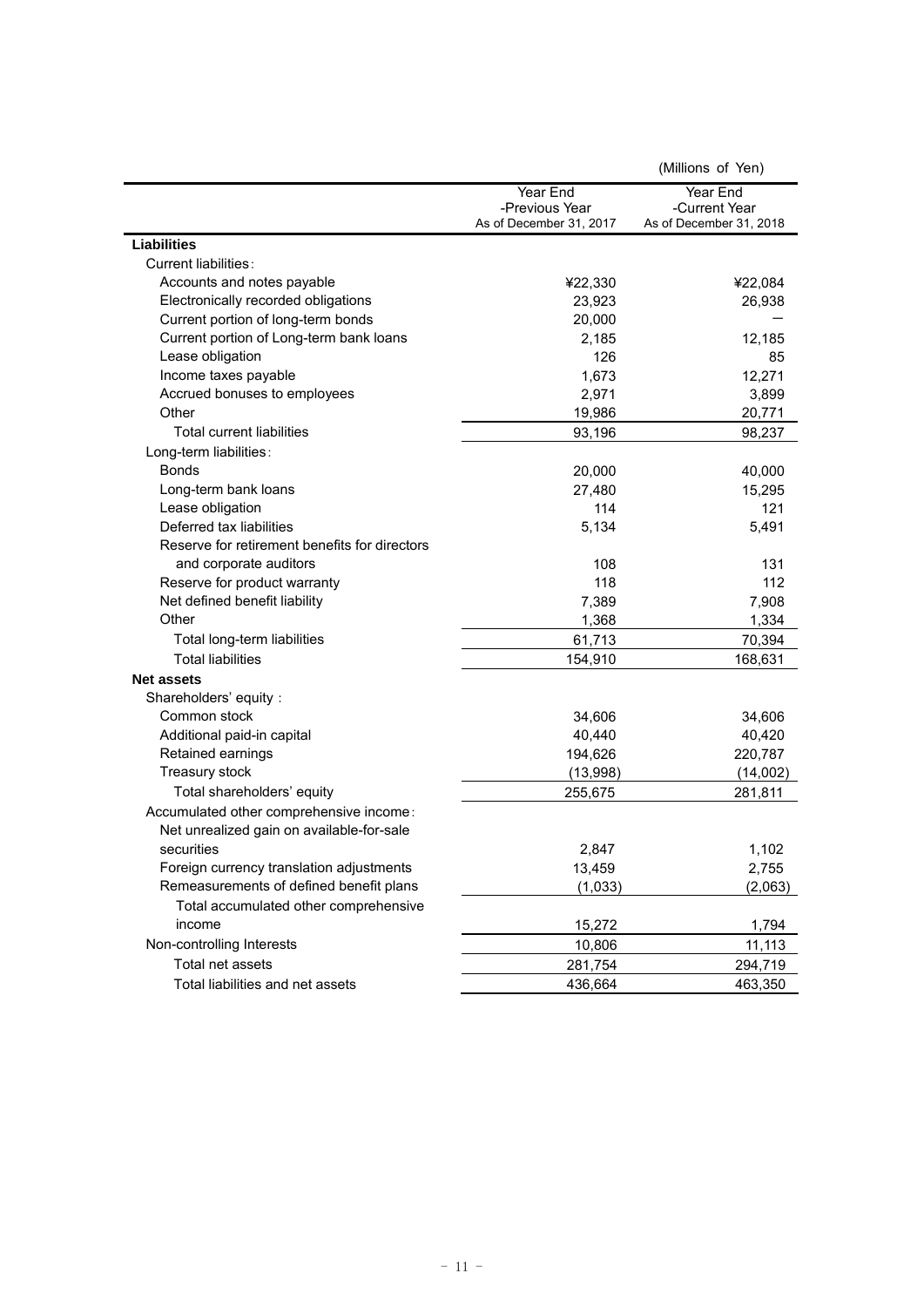| <b>Consolidated Statements of Income</b> |  |
|------------------------------------------|--|
|                                          |  |

|                                               |                                                                                 | (Millions of Yen)                                                                 |
|-----------------------------------------------|---------------------------------------------------------------------------------|-----------------------------------------------------------------------------------|
|                                               | Year Ended<br>December 31, 2017<br>(From April 1, 2017<br>to December 31, 2017) | Year Ended<br>December 31, 2018<br>(From January 1, 2018<br>to December 31, 2018) |
| Net sales                                     | ¥286,603                                                                        | ¥353,479                                                                          |
| Cost of sales                                 | 214,490                                                                         | 251,181                                                                           |
| Gross profit                                  | 72,112                                                                          | 102,298                                                                           |
| Selling, general and administrative expenses: |                                                                                 |                                                                                   |
| Freight expenses                              | 3,984                                                                           | 5,057                                                                             |
| Advertisement expenses                        | 1,214                                                                           | 1,387                                                                             |
| Salaries and benefits                         | 14,015                                                                          | 16,257                                                                            |
| Accrual for bonuses                           | 1,072                                                                           | 1,574                                                                             |
| Net periodic retirement costs                 | 403                                                                             | 539                                                                               |
| Rent expenses                                 | 2,058                                                                           | 2,742                                                                             |
| Depreciation and amortization                 | 2,215                                                                           | 2,620                                                                             |
| Research and development                      | 3,984                                                                           | 5,149                                                                             |
| Amortization of goodwill                      | 854                                                                             | 887                                                                               |
| Other                                         | 13,029                                                                          | 16,248                                                                            |
| Total selling, general and administrative     |                                                                                 |                                                                                   |
| expenses                                      | 42,833                                                                          | 52,465                                                                            |
| Operating income                              | 29,279                                                                          | 49,832                                                                            |
| Non-operating income:                         |                                                                                 |                                                                                   |
| Interest income                               | 465                                                                             | 772                                                                               |
| Dividend income                               | 85                                                                              | 102                                                                               |
| Equity earnings of affiliates                 | 948                                                                             | 614                                                                               |
| Rent income                                   | 317                                                                             | 390                                                                               |
| Other                                         | 1,014                                                                           | 2,123                                                                             |
| Total non-operating income                    | 2,830                                                                           | 4,003                                                                             |
| Non-operating expenses:                       |                                                                                 |                                                                                   |
| Interest expenses                             | 360                                                                             | 256                                                                               |
| Foreign exchange loss, net                    | 270                                                                             | 1,178                                                                             |
| Other                                         | 224                                                                             | 644                                                                               |
| Total non-operating expenses                  | 855                                                                             | 2,078                                                                             |
| Ordinary income                               | 31,254                                                                          | 51,758                                                                            |
|                                               |                                                                                 |                                                                                   |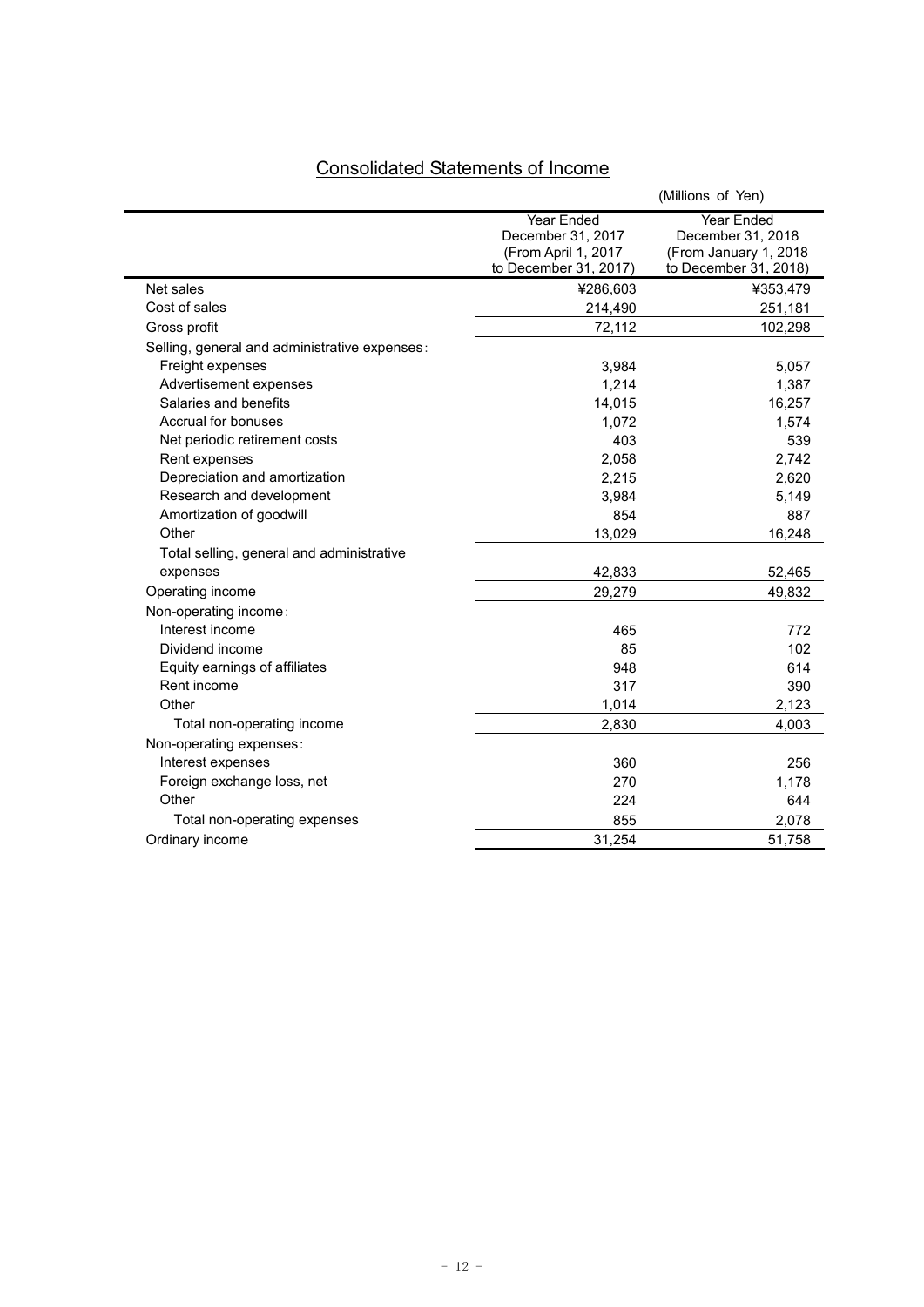|                                                      | Year Ended            | <b>Year Ended</b>      |
|------------------------------------------------------|-----------------------|------------------------|
|                                                      | December 31, 2017     | December 31, 2018      |
|                                                      | (From April 1, 2017   | (From January 1, 2018) |
|                                                      | to December 31, 2017) | to December 31, 2018)  |
| Extraordinary gain:                                  |                       |                        |
| Gain on sales of property, plant and equipment       | ¥20                   | ¥88                    |
| Total extraordinary gain                             | 20                    | 88                     |
| Extraordinary losses:                                |                       |                        |
| Loss on sales of property, plant and equipment       | 14                    | 31                     |
| Loss on disposal of property, plant and              |                       |                        |
| equipment                                            | 128                   | 285                    |
| Impairment losses                                    | 54                    |                        |
| Other                                                | 41                    |                        |
| Total extraordinary losses                           | 240                   | 316                    |
| Income before income taxes                           | 31,034                | 51,529                 |
| Income taxes-current                                 | 5,091                 | 16,097                 |
| Income taxes-deferred                                | (195)                 | (585)                  |
| Total income taxes                                   | 4,895                 | 15,511                 |
| Net income                                           | 26,139                | 36,017                 |
| Net income attributable to non-controlling interests | 409                   | 617                    |
| Net income attributable to owners of the parent      | 25,729                | 35,400                 |
|                                                      |                       |                        |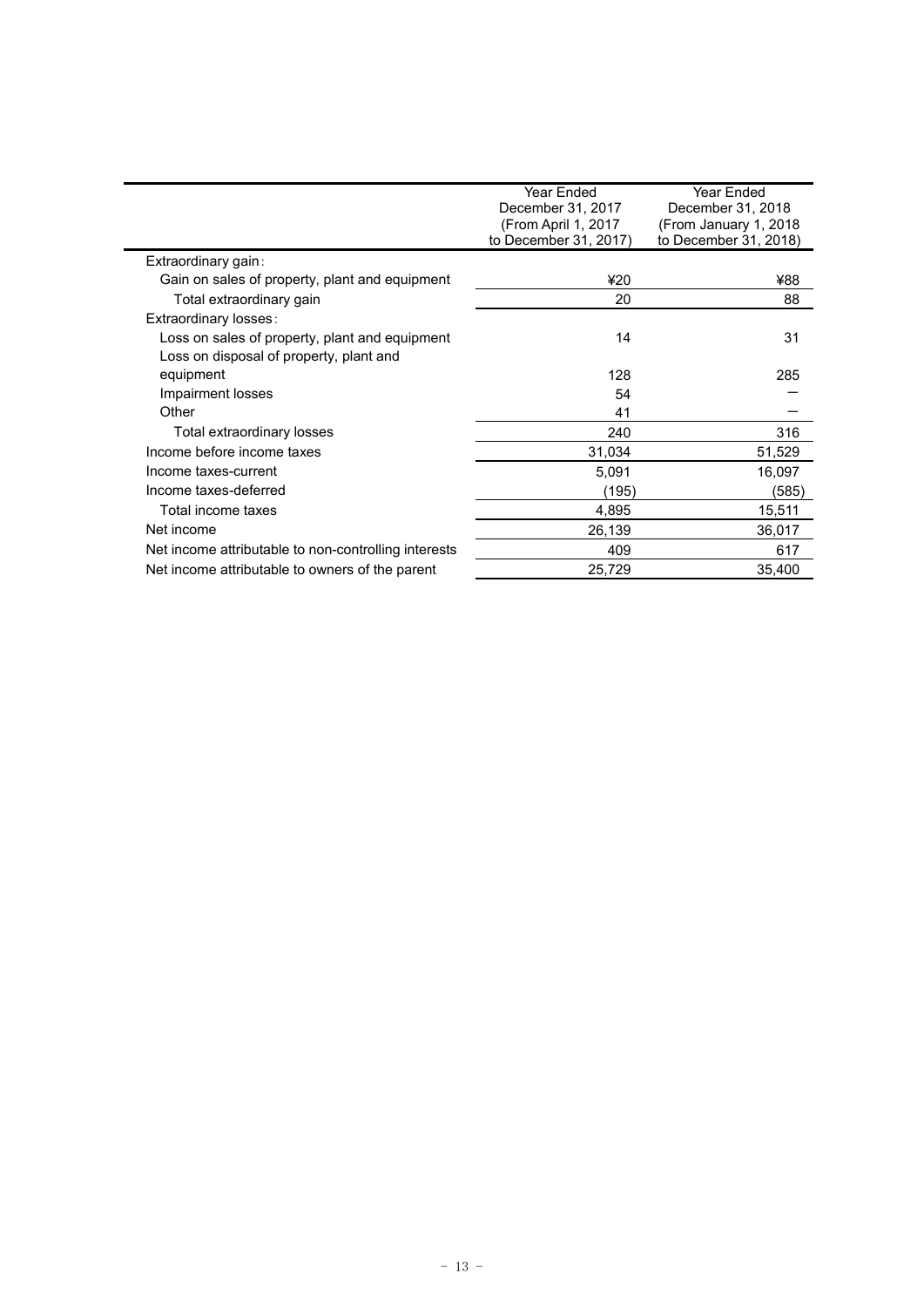|                                                   |                                                                                 | (Millions of Yen)                                                                  |
|---------------------------------------------------|---------------------------------------------------------------------------------|------------------------------------------------------------------------------------|
|                                                   | Year Ended<br>December 31, 2017<br>(From April 1, 2017<br>to December 31, 2017) | Year Ended<br>December 31, 2018<br>(From January 1, 2018)<br>to December 31, 2018) |
| Net income                                        | ¥26,139                                                                         | ¥36,017                                                                            |
| Other comprehensive income:                       |                                                                                 |                                                                                    |
| Net unrealized gain (loss) on available-for-sale  |                                                                                 |                                                                                    |
| securities                                        | 1,255                                                                           | (1,734)                                                                            |
| Foreign currency translation adjustments          | 6,469                                                                           | (11, 376)                                                                          |
| Remeasurements of defined benefit plans           | 227                                                                             | (935)                                                                              |
| Share of other comprehensive income of affiliates |                                                                                 |                                                                                    |
| accounted under the equity method                 | 317                                                                             | 284                                                                                |
| Total other comprehensive income (loss)           | 8,270                                                                           | (13, 762)                                                                          |
| Comprehensive income                              | 34,409                                                                          | 22,255                                                                             |
| Attributable to:                                  |                                                                                 |                                                                                    |
| Owners of the parent                              | 33,879                                                                          | 21,969                                                                             |
| Non-controlling interests                         | 530                                                                             | 286                                                                                |

# Consolidated Statements of Comprehensive Income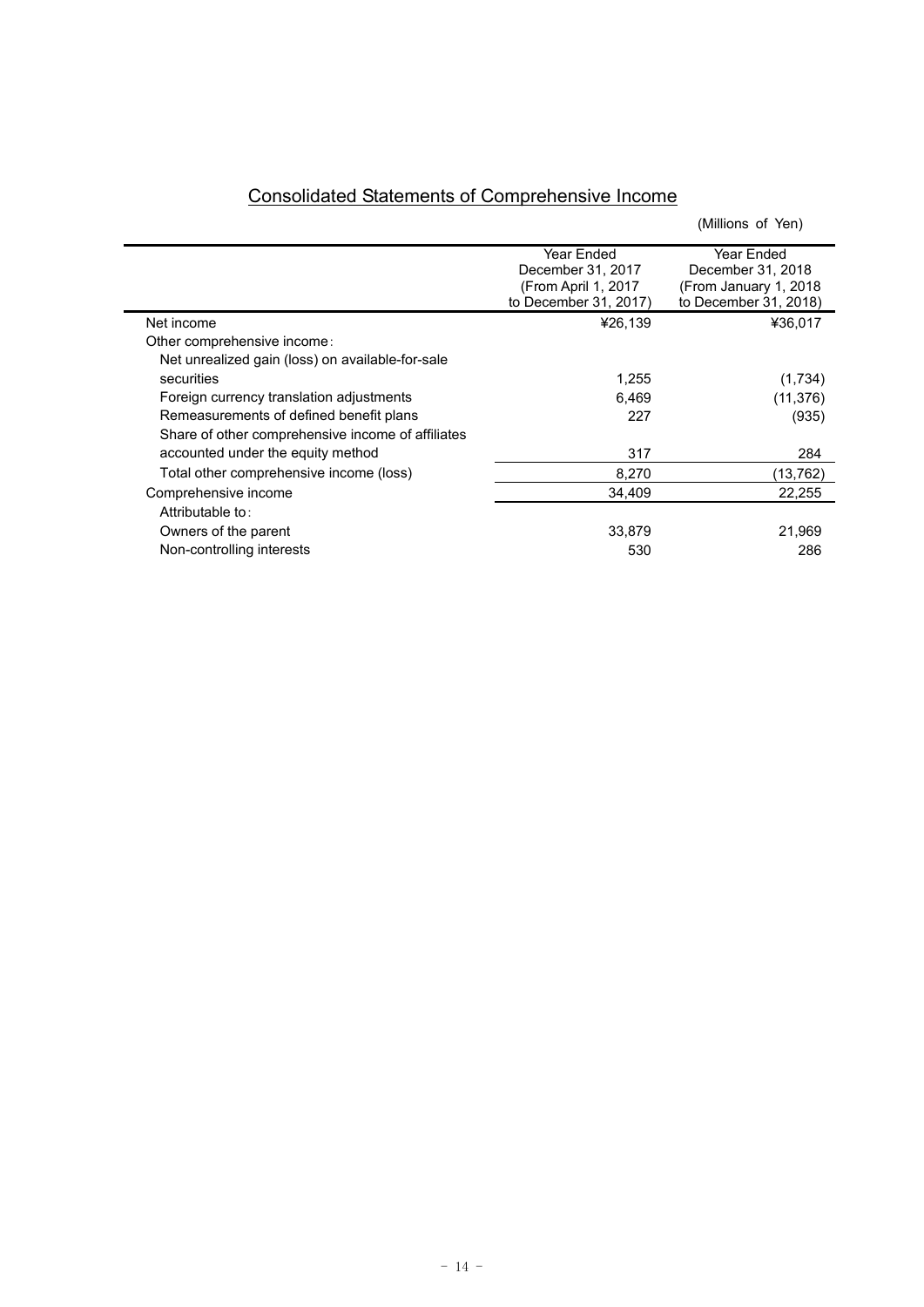|                                                 | (Millions of Yen)                                                                      |                                                                                   |
|-------------------------------------------------|----------------------------------------------------------------------------------------|-----------------------------------------------------------------------------------|
|                                                 | <b>Year Ended</b><br>December 31, 2017<br>(From April 1, 2017<br>to December 31, 2017) | Year Ended<br>December 31, 2018<br>(From January 1, 2018<br>to December 31, 2018) |
| Shareholders' equity                            |                                                                                        |                                                                                   |
| Common stock                                    |                                                                                        |                                                                                   |
| Beginning balance                               | ¥34,606                                                                                | ¥34,606                                                                           |
| Ending balance                                  | 34.606                                                                                 | 34,606                                                                            |
| Additional paid-in capital                      |                                                                                        |                                                                                   |
| Beginning balance                               | 44,584                                                                                 | 40,440                                                                            |
| Change in the year:                             |                                                                                        |                                                                                   |
| Change in the parent's ownership interest due   |                                                                                        |                                                                                   |
| to transaction with non-controlling interests   | (4, 143)                                                                               | (20)                                                                              |
| Total change in the year                        | (4, 143)                                                                               | (20)                                                                              |
| Ending balance                                  | 40,440                                                                                 | 40,420                                                                            |
| Retained earnings                               |                                                                                        |                                                                                   |
| Beginning balance                               | 176,617                                                                                | 194,626                                                                           |
| Change in the year:                             |                                                                                        |                                                                                   |
| Dividends paid                                  | (7, 721)                                                                               | (9,239)                                                                           |
| Net income attributable to owners of the parent | 25,729                                                                                 | 35,400                                                                            |
| Total change in the year                        | 18,008                                                                                 | 26,161                                                                            |
| Ending balance                                  | 194,626                                                                                | 220,787                                                                           |
| <b>Treasury stock</b>                           |                                                                                        |                                                                                   |
| Beginning balance                               | (13,991)                                                                               | (13,998)                                                                          |
| Change in the year:                             |                                                                                        |                                                                                   |
| Purchase of treasury stocks                     | (6)                                                                                    | (4)                                                                               |
| Total change in the year                        | (6)                                                                                    | (4)                                                                               |
| Ending balance                                  | (13,998)                                                                               | (14,002)                                                                          |
| Total shareholders' equity                      |                                                                                        |                                                                                   |
| Beginning balance                               | 241,817                                                                                | 255,675                                                                           |
| Change in the year:                             |                                                                                        |                                                                                   |
| Dividends paid                                  | (7, 721)                                                                               | (9, 239)                                                                          |
| Net income                                      | 25,729                                                                                 | 35,400                                                                            |
| Purchase of treasury stocks                     | (6)                                                                                    | (4)                                                                               |
| Change in the parent's ownership interest due   |                                                                                        |                                                                                   |
| to transaction with non-controlling interests   | (4, 143)                                                                               | (20)                                                                              |
| Total change in the year                        | 13,857                                                                                 | 26,135                                                                            |
| Ending balance                                  | 255,675                                                                                | 281,811                                                                           |

# Consolidated Statements of Changes in Net Assets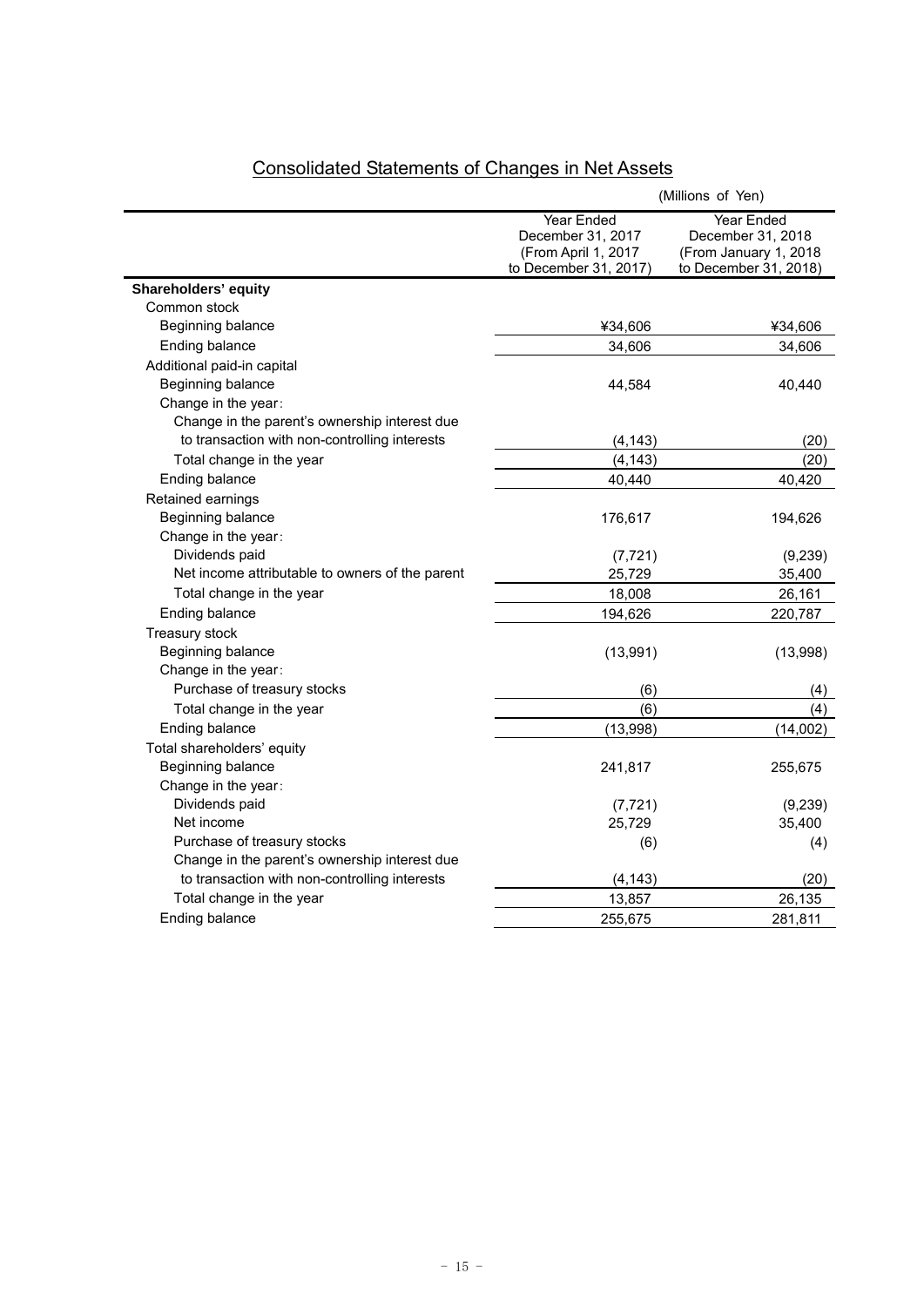|                                           | Year Ended            | Year Ended            |
|-------------------------------------------|-----------------------|-----------------------|
|                                           | December 31, 2017     | December 31, 2018     |
|                                           | (From April 1, 2017   | (From January 1, 2018 |
|                                           | to December 31, 2017) | to December 31, 2018) |
| Other comprehensive income                |                       |                       |
| Net unrealized gain on available-for-sale |                       |                       |
| securities                                |                       |                       |
| Beginning balance                         | ¥1,585                | ¥2,847                |
| Net change in the year                    |                       |                       |
| Net changes in the items other than       |                       |                       |
| shareholders' equity                      | 1,261                 | (1,744)               |
| Total change in the year                  | 1,261                 | (1,744)               |
| Ending balance                            | 2,847                 | 1,102                 |
| Foreign currency translation adjustments  |                       |                       |
| Beginning balance                         | 6,793                 | 13,459                |
| Net change in the year                    |                       |                       |
| Net changes in the items other than       |                       |                       |
| shareholders' equity                      | 6,666                 | (10, 704)             |
| Total change in the year                  | 6,666                 | (10, 704)             |
| Ending balance                            | 13,459                | 2,755                 |
| Remeasurements of defined benefit plans   |                       |                       |
| Beginning balance                         | (1,256)               | (1,033)               |
| Net change in the year                    |                       |                       |
| Net changes in the items other than       |                       |                       |
| shareholders' equity                      | 222                   | (1,030)               |
| Total change in the year                  | 222                   | (1,030)               |
| Ending balance                            | (1,033)               | (2,063)               |
| Total other comprehensive income          |                       |                       |
| Beginning balance                         | 7,122                 | 15,272                |
| Net change in the year                    |                       |                       |
| Net changes in the items other than       |                       |                       |
| shareholders' equity                      | 8,149                 | (13,478)              |
| Total change in the year                  | 8,149                 | (13, 478)             |
| Ending balance                            | 15,272                | 1,794                 |
| <b>Non-controlling interests</b>          |                       |                       |
| Beginning balance                         | 2,600                 | 10,806                |
| Net change in the year                    |                       |                       |
| Net changes in the items other than       |                       |                       |
| shareholders' equity                      | 8,206                 | 306                   |
| Total change in the year                  | 8,206                 | 306                   |
| Ending balance                            | 10,806                | 11,113                |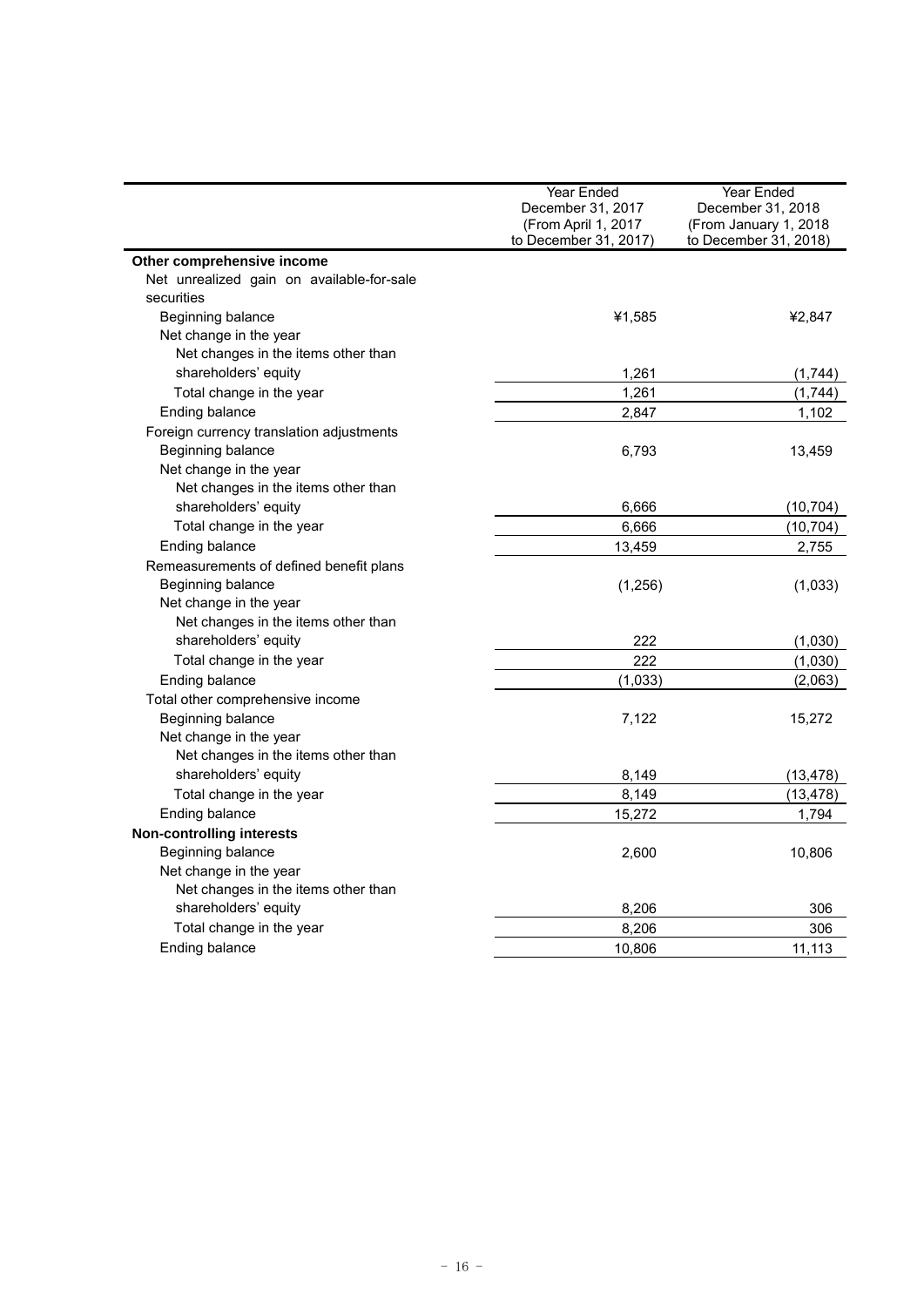|                                               | Year Ended<br>December 31, 2017<br>(From April 1, 2017<br>to December 31, 2017) | Year Ended<br>December 31, 2018<br>(From January 1, 2018<br>to December 31, 2018) |
|-----------------------------------------------|---------------------------------------------------------------------------------|-----------------------------------------------------------------------------------|
| <b>Total net assets</b>                       |                                                                                 |                                                                                   |
| Beginning balance                             | 251.540                                                                         | 281,754                                                                           |
| Change in the year:                           |                                                                                 |                                                                                   |
| Dividends paid                                | (7, 721)                                                                        | (9,239)                                                                           |
| Net income                                    | 25.729                                                                          | 35,400                                                                            |
| Purchase of treasury stocks                   | (6)                                                                             | (4)                                                                               |
| Change in the parent's ownership interest due |                                                                                 |                                                                                   |
| to transaction with non-controlling interests | (4, 143)                                                                        | (20)                                                                              |
| Net changes in the items other than           |                                                                                 |                                                                                   |
| shareholders' equity                          | 16,355                                                                          | (13, 171)                                                                         |
| Total change in the year                      | 30.213                                                                          | 12,964                                                                            |
| Ending balance                                | 281,754                                                                         | 294.719                                                                           |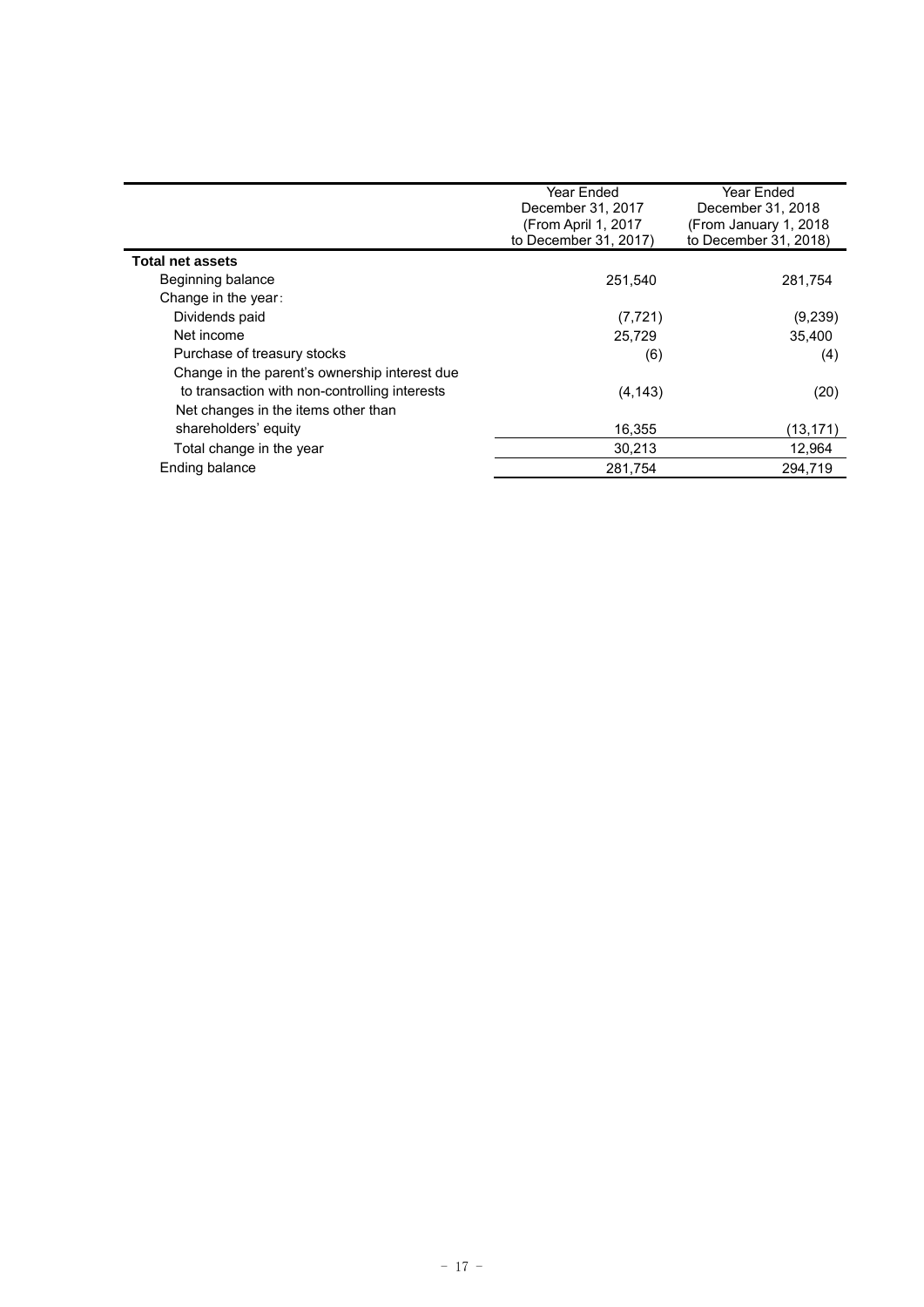|                                              | (Millions of Yen)                                                               |                                                                                    |
|----------------------------------------------|---------------------------------------------------------------------------------|------------------------------------------------------------------------------------|
|                                              | Year Ended<br>December 31, 2017<br>(From April 1, 2017<br>to December 31, 2017) | Year Ended<br>December 31, 2018<br>(From January 1, 2018)<br>to December 31, 2018) |
| Cash flows from operating activities:        |                                                                                 |                                                                                    |
| Income before income taxes                   | ¥31,034                                                                         | ¥51,529                                                                            |
| Depreciation and amortization                | 13,240                                                                          | 15,562                                                                             |
| Impairment losses                            | 54                                                                              |                                                                                    |
| Loss on sale/disposal of property, plant and |                                                                                 |                                                                                    |
| equipment                                    | 165                                                                             | 228                                                                                |
| Increase (decrease) in provisions            | (439)                                                                           | 938                                                                                |
| Increase (decrease) in net defined benefit   |                                                                                 |                                                                                    |
| liability                                    | 420                                                                             | (231)                                                                              |
| Interest and dividend income                 | (551)                                                                           | (875)                                                                              |
| Interest expenses                            | 360                                                                             | 256                                                                                |
| Foreign exchange loss                        | 110                                                                             | 2,970                                                                              |
| Equity in earnings of affiliates             | (948)                                                                           | (614)                                                                              |
| Amortization of goodwill                     | 854                                                                             | 887                                                                                |
| Increase in trade receivables                | (9,897)                                                                         | (7, 547)                                                                           |
| Increase in inventories                      | (5, 463)                                                                        | (7,958)                                                                            |
| Increase in trade payables                   | 2,246                                                                           | 3,624                                                                              |
| Other                                        | 856                                                                             | 1,677                                                                              |
| Subtotal                                     | 32,044                                                                          | 60,447                                                                             |
| Interest and dividend received               | 542                                                                             | 872                                                                                |
| Interest paid                                | (398)                                                                           | (253)                                                                              |
| Income taxes paid                            | (6, 572)                                                                        | (5,888)                                                                            |
| Net cash provided by operating activities    | 25,616                                                                          | 55,177                                                                             |
| Cash flows from investing activities:        |                                                                                 |                                                                                    |
| Purchase of property, plant and equipment    | (15,699)                                                                        | (31, 412)                                                                          |
| Proceeds from sale of property, plant and    |                                                                                 |                                                                                    |
| equipment                                    | 26                                                                              | 186                                                                                |
| Purchase of investments in securities        | (209)                                                                           | (250)                                                                              |
| Increase in loans receivable                 | (11)                                                                            | (1, 597)                                                                           |
| Payment for insurance reserves               | (7)                                                                             | (207)                                                                              |
| Other                                        | 69                                                                              | 226                                                                                |
| Cash flows used in investing activities      | (15, 831)                                                                       | (33,055)                                                                           |

## Consolidated Statements of Cash Flows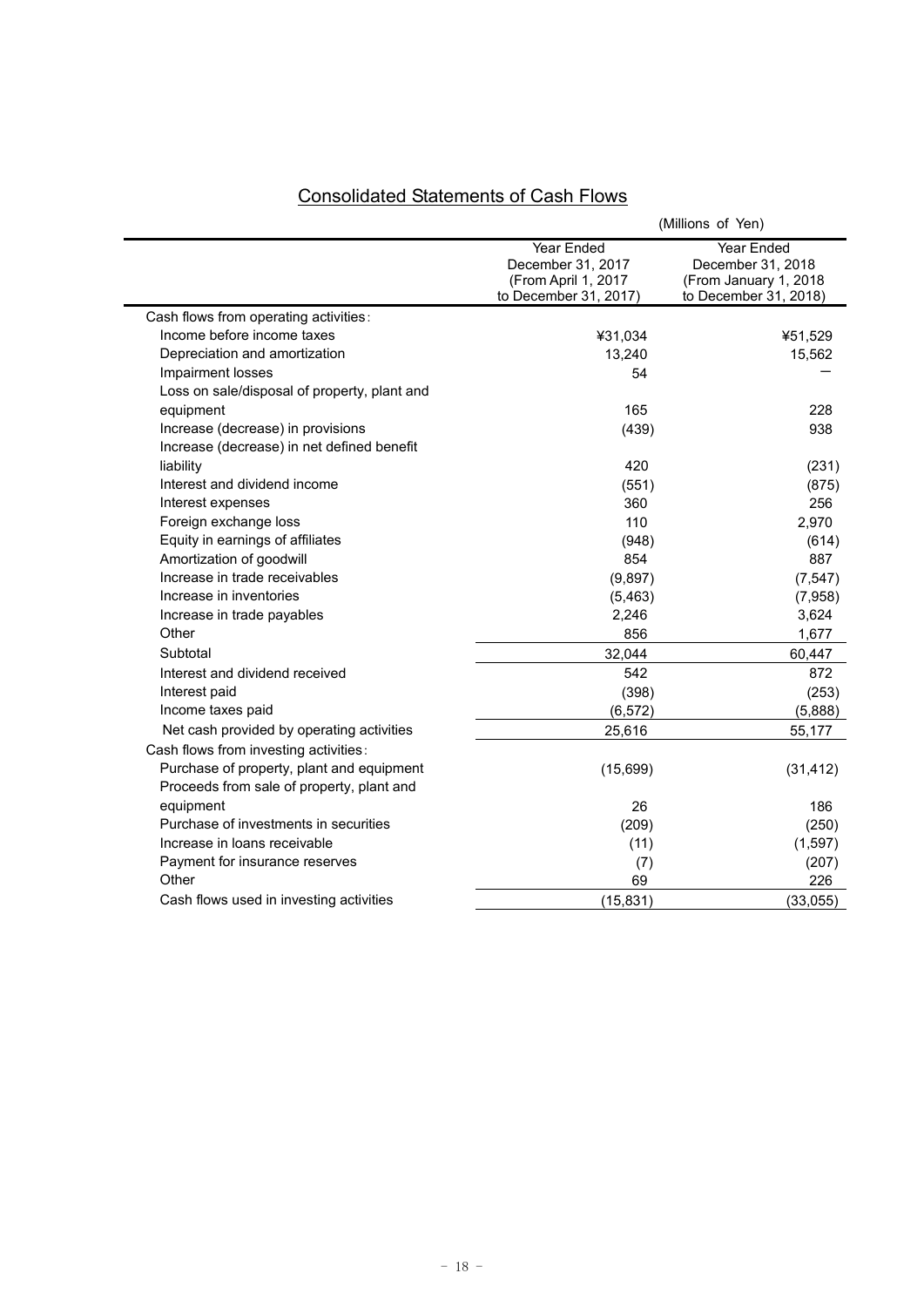|                                                  | Year Ended<br><b>Year Ended</b><br>December 31, 2017<br>December 31, 2018<br>(From April 1, 2017<br>(From January 1, 2018)<br>to December 31, 2017)<br>to December 31, 2018) |           |
|--------------------------------------------------|------------------------------------------------------------------------------------------------------------------------------------------------------------------------------|-----------|
| Cash flows from financing activities:            |                                                                                                                                                                              |           |
| Repayments of long-term bank loans               | ¥—                                                                                                                                                                           | (2, 185)  |
| Redemption of bonds                              | (13,000)                                                                                                                                                                     | (20,000)  |
| Proceeds from issuance of bonds                  |                                                                                                                                                                              | 20,000    |
| Dividends paid                                   | (7, 726)                                                                                                                                                                     | (9,326)   |
| Proceeds from non-controlling shareholders       | 3,000                                                                                                                                                                        |           |
| Dividends paid to non-controlling shareholders   |                                                                                                                                                                              | (8)       |
| Purchase of treasury stocks                      | (6)                                                                                                                                                                          | (4)       |
| Repayments of lease obligations                  | (69)                                                                                                                                                                         | (121)     |
| Net cash used in financing activities            | (17, 802)                                                                                                                                                                    | (11, 645) |
| Foreign currency translation adjustments on cash |                                                                                                                                                                              |           |
| and cash equivalents                             | 593                                                                                                                                                                          | (5,883)   |
| Net increase (decrease) in cash and cash         |                                                                                                                                                                              |           |
| equivalents                                      | (7, 424)                                                                                                                                                                     | 4,592     |
| Cash and cash equivalents, beginning of the year | 137,345                                                                                                                                                                      | 129,920   |
| Cash and cash equivalents, end of the year       | 129,920                                                                                                                                                                      | 134.513   |
|                                                  |                                                                                                                                                                              |           |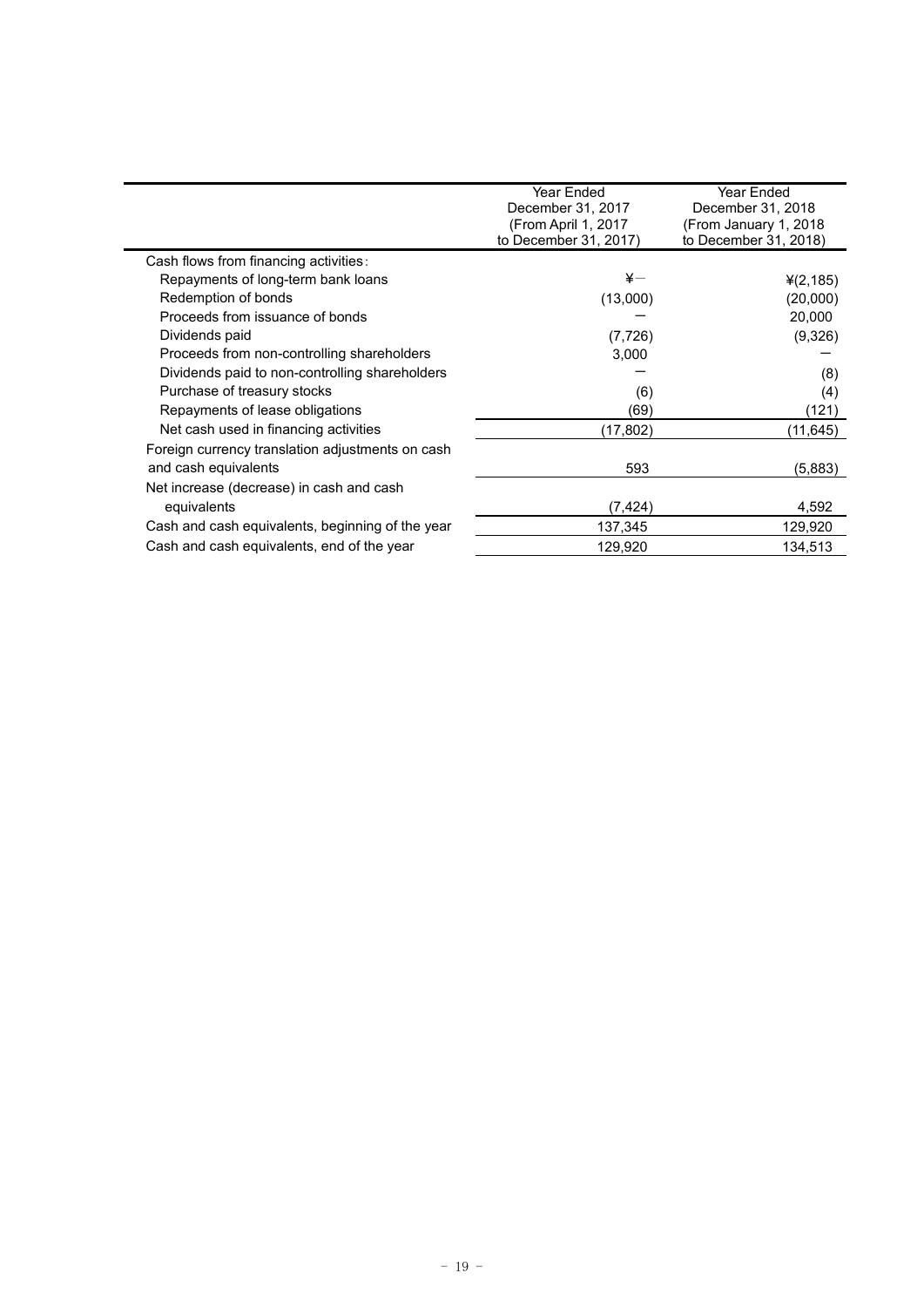## **Segment Information**

THK's reportable segments are components of THK Group for which respective financial information is separately available. Operating results of each segment is reviewed periodically by the Board of Directors to determine allocation of operating resources and evaluate its performance.

THK Group's main products are machinery parts such as LM (linear motion) guides and ball screws, and transportation equipment-related parts such as link balls and suspension ball joints. In each country, local subsidiaries establish their comprehensive business strategies and conduct their business activities in a similar way that THK and domestic subsidiaries do in Japan.

Therefore, the reportable segment information consists of the five geographical segments, namely; (1) Japan, (2) The Americas (the United States and others), (3) Europe (Germany, France and others), (4) China, and (5) Other (Taiwan, Singapore and others) based on the Group's production/sales structure.

Segment income is computed based on operating income. The reportable segment information is prepared under the same accounting policies as those used in consolidation. Inter-segment sales and transfer are stated at amounts based on their fair market values. All adjustments in the following tables are intersegment elimination on consolidation.

THK changed its closing date of each fiscal year from March 31 to December 31 starting from the fiscal year ended December 31, 2017. The previous fiscal year was an irregular accounting period of transition that covered nine months from April 1, 2017 to December 31, 2017.

|                      |          |          |         |         | (Millions of Yen) |               |          |
|----------------------|----------|----------|---------|---------|-------------------|---------------|----------|
|                      |          | The      |         |         |                   | Adjust        | Consoli  |
|                      | Japan    | Americas | Europe  | China   | Other             | -ments        | -dated   |
| Sales to customers   | ¥106,072 | ¥67,130  | ¥57,247 | ¥40,024 | ¥16,128           | $\frac{1}{2}$ | ¥286,603 |
| Inter-segment        | 41,345   | 112      | 31      | 4,579   | 1,400             | (47,469)      |          |
| Total                | 147,418  | 67,242   | 57,278  | 44,604  | 17,528            | (47,469)      | 286,603  |
| Operating income     | 20,248   | 2,738    | 627     | 3,126   | 2,171             | 365           | 29,279   |
| Assets               | 371,737  | 71,002   | 117,181 | 61,486  | 17,736            | (202, 477)    | 436,664  |
| Other items          |          |          |         |         |                   |               |          |
| Depreciation and     |          |          |         |         |                   |               |          |
| amortization         | 3,263    | 3,083    | 2,298   | 3,340   | 428               | (69)          | 12,346   |
| Amortization of      |          |          |         |         |                   |               |          |
| qoodwill             |          | 161      | 692     |         |                   |               | 854      |
| Investments to       |          |          |         |         |                   |               |          |
| affiliates accounted |          |          |         |         |                   |               |          |
| under the equity     |          |          |         |         |                   |               |          |
| method               | 5,123    |          |         |         |                   |               | 5,123    |
| Capital expenditures | 7,220    | 3,251    | 4,288   | 2,889   | 199               | 80            | 17,928   |

## **For the year ended December 31, 2017 (April 1, 2017 to December 31, 2017)**

*(Note) All adjustments are intercompany elimination.*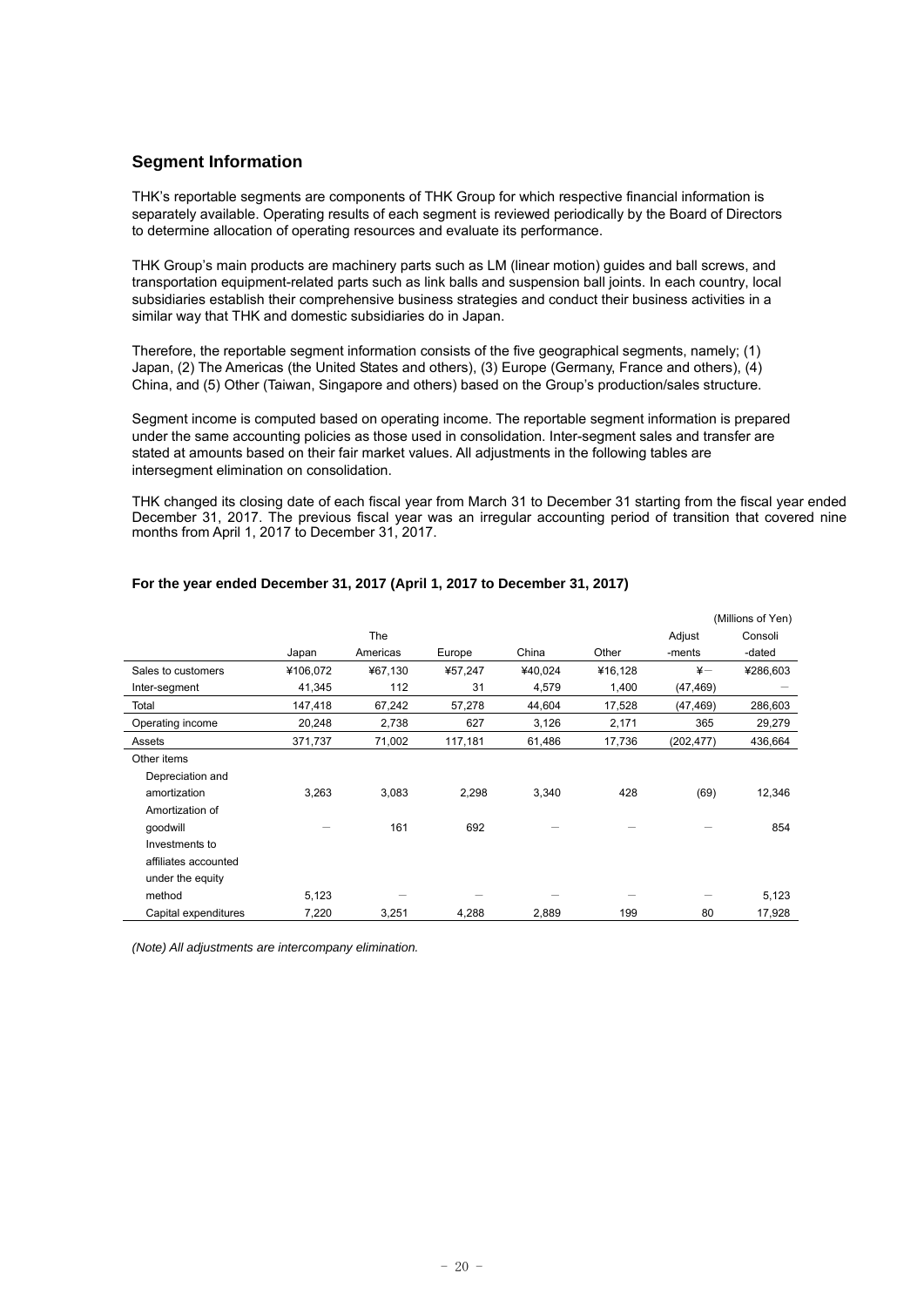|                      |          |            |         |         |         | (Millions of Yen) |          |
|----------------------|----------|------------|---------|---------|---------|-------------------|----------|
|                      |          | <b>The</b> |         |         |         | Adjust            | Consoli  |
|                      | Japan    | Americas   | Europe  | China   | Other   | -ments            | -dated   |
| Sales to customers   | ¥160,742 | ¥69,882    | ¥59,482 | ¥46,735 | ¥16,636 | $\frac{1}{2}$     | ¥353,479 |
| Inter-segment        | 58,600   | 225        | 161     | 7,502   | 1,898   | (68, 388)         |          |
| Total                | 219,343  | 70,107     | 59,644  | 54,238  | 18,534  | (68, 388)         | 353,479  |
| Operating income     | 38,460   | 309        | 74      | 8,194   | 2,384   | 408               | 49,832   |
| Assets               | 403,943  | 70,576     | 112,749 | 64,890  | 21,176  | (209, 986)        | 463,350  |
| Other items          |          |            |         |         |         |                   |          |
| Depreciation and     |          |            |         |         |         |                   |          |
| amortization         | 5,480    | 3,082      | 2,629   | 3,406   | 426     | (63)              | 14,962   |
| Amortization of      |          |            |         |         |         |                   |          |
| qoodwill             |          | 159        | 728     |         |         |                   | 887      |
| Investments to       |          |            |         |         |         |                   |          |
| affiliates accounted |          |            |         |         |         |                   |          |
| under the equity     |          |            |         |         |         |                   |          |
| method               | 5,659    |            |         |         |         |                   | 5,659    |
| Capital expenditures | 17,547   | 3,653      | 3,208   | 5,204   | 3,057   | 459               | 33,131   |

## **For the year ended December 31, 2018 (April 1, 2018 to December 31, 2018)**

*(Note) All adjustments are intercompany elimination.*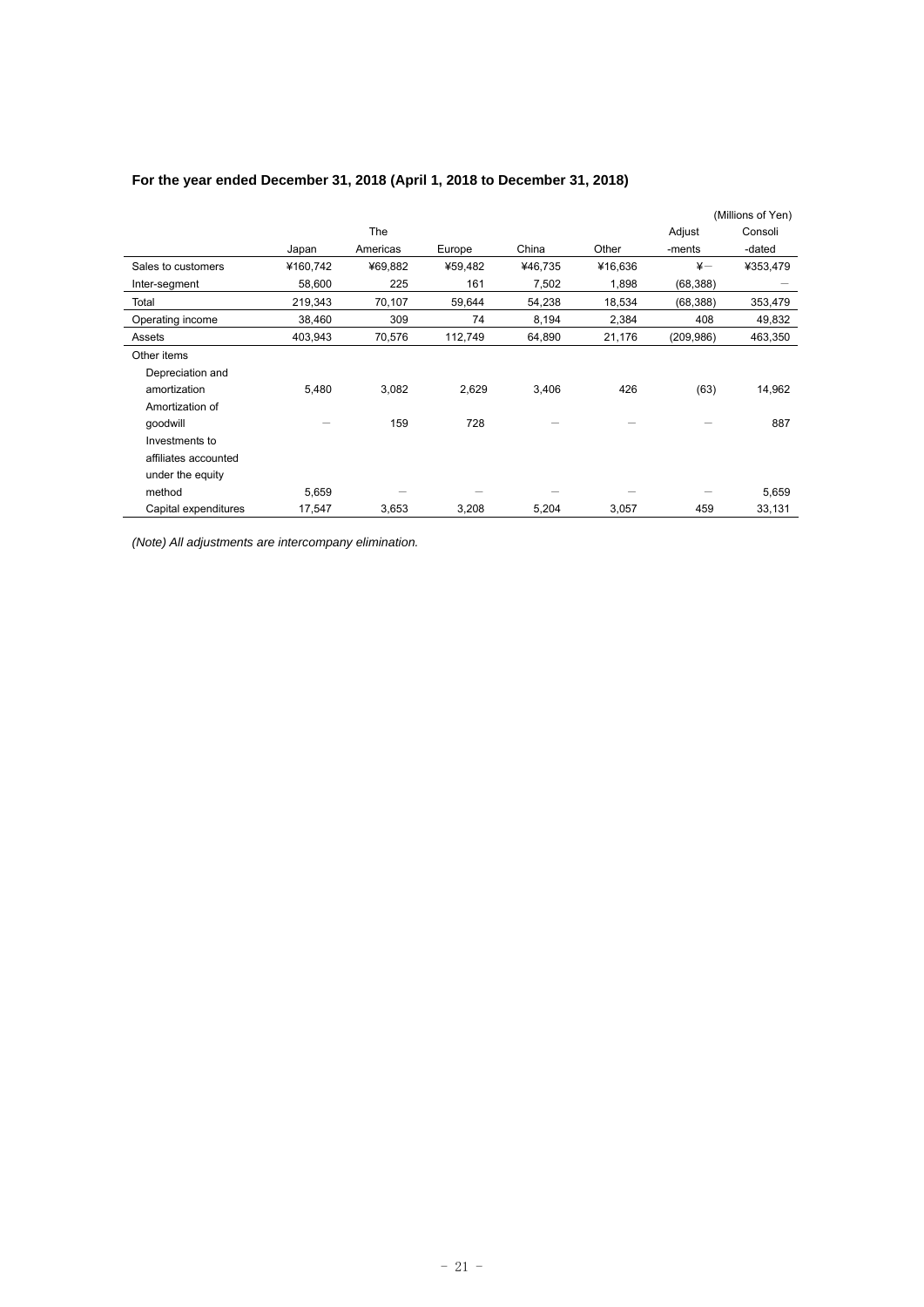### **Subsequent event**

(Issuance of domestic straight bonds)

According to the resolution made at the Board of Directors' meeting held on May 25, 2018, THK issued the following domestic straight bonds on February 6, 2019.

1. 13th Series of THK CO., LTD. Unsecured Straight Bonds

- (1) Total amount of issuance  $\frac{410,000 \text{ million}}{4100 \text{ per face}}$
- 
- 
- 
- (4) Maturity **Five years**<br>
(5) Method of redemption **Fixe South 1998** The Bon

¥100 per face value ¥100 (3) Interest rate 0.170% per annum

- $\cdot$  The Bonds will be redeemable in whole on February 6, 2024.
- ・THK may retire all or part of the bonds by purchase at any time after the payment date.<br>February 6, 2019
- (6) Payment date February 6, 2019<br>
(7) Use of proceeds February 6, 2019
- 
- $(7)$  Use of proceeds

2. 14th Series of THK CO., LTD. Unsecured Straight Bonds

- (1)Total amount of issuance  $\frac{410,000 \text{ million}}{4100 \text{ per face}}$
- 
- 
- 
- (4) Maturity Seven years<br>
(5) Method of redemption  $\cdot$  The Bonds

(2) Issue price  $\frac{4100 \text{ per face value } } 4100$ <br>(3) Interest rate 0.290% per annum

 $0.290%$  per annum

- $\cdot$  The Bonds will be redeemable in whole on February 6, 2026.
- ・THK may retire all or part of the bonds by purchase at any time after the payment date.<br>February 6, 2019

 $(7)$  Use of proceeds Equipment fund

- $(6)$  Payment date
-